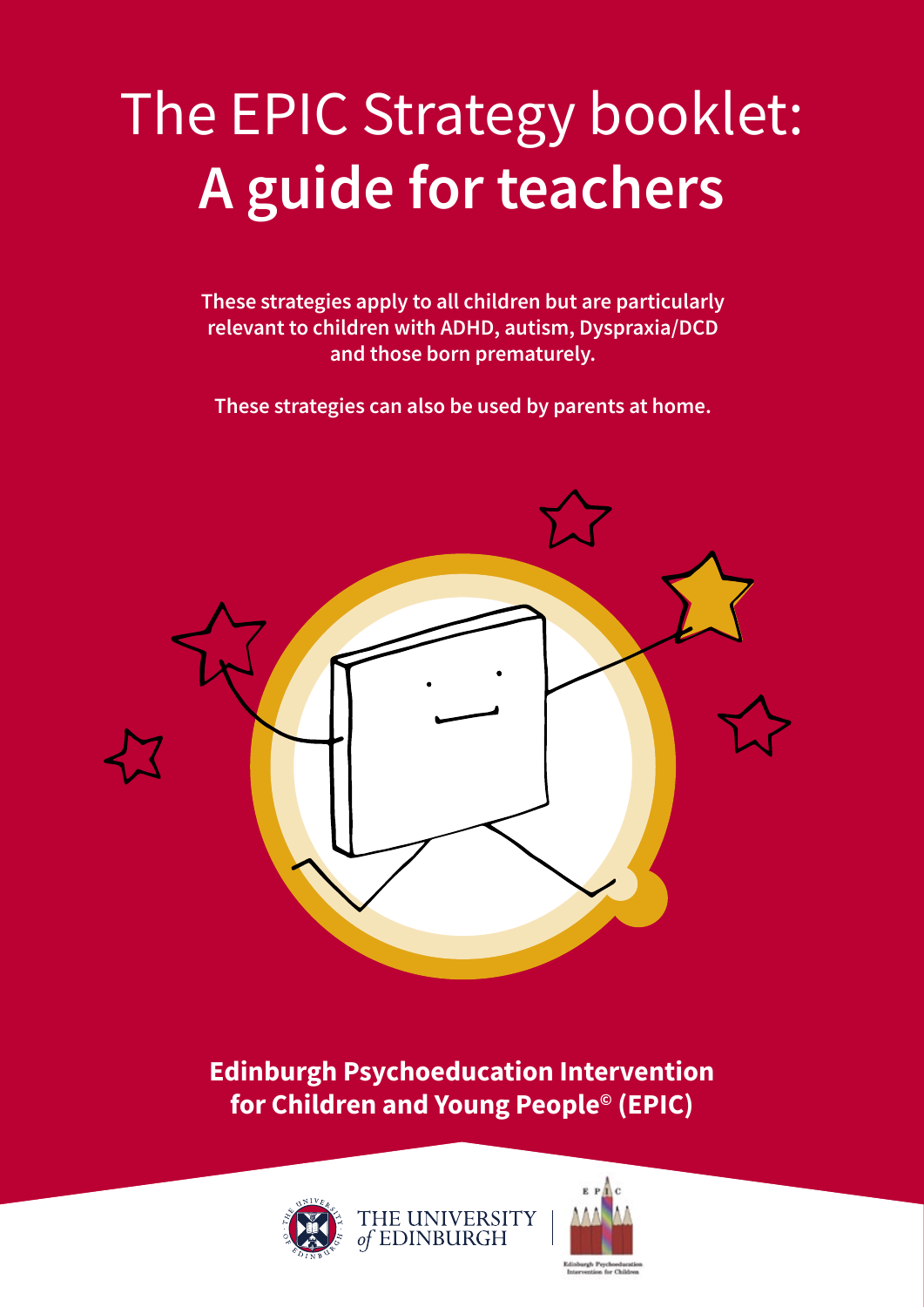### **EPIC Booklets**

There are two types of EPIC booklets:

- 1) The **EPIC Strengths and Difficulties** booklets.
- 2) The **EPIC Strategy** booklet.

### This is the **EPIC Strategy** booklet

If you would like to read more about ADHD and Dyspraxia/DCD see the **EPIC Strengths and Difficulties** booklets.

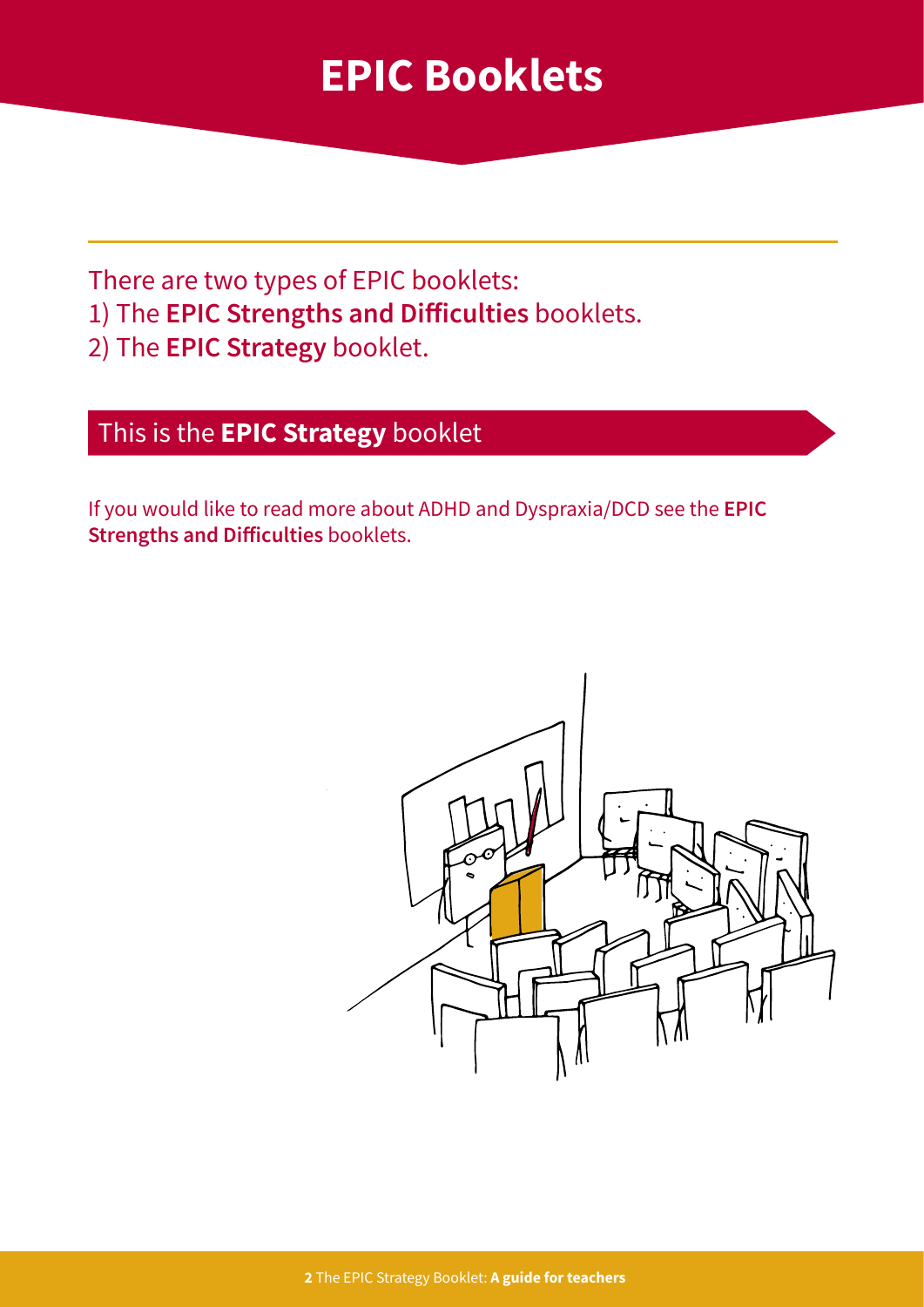### **Contents**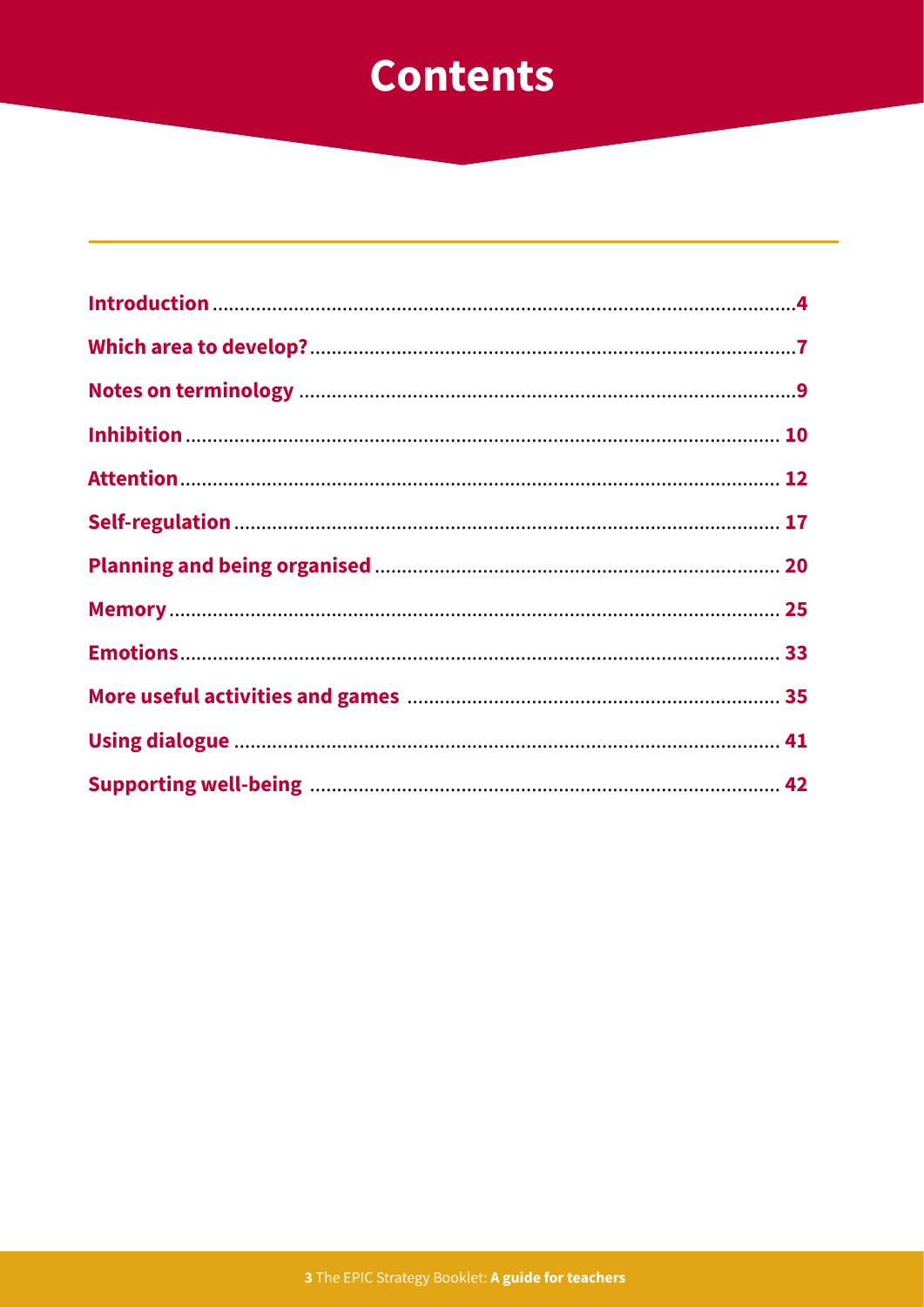### **Introduction**

### <span id="page-3-0"></span>Who is EPIC for?



- The principles of EPIC apply to **all children** but are particularly relevant to children with **Attention-Deficit Hyperactivity disorder (ADHD), Autism Spectrum Disorder (ASD), Dyspraxia/DCD and those born prematurely**. They may help a child who needs extra support but does not have a diagnosis.
- The strategies in the booklet can benefit the whole class by maintaining a positive learning environment and supporting every child to access the curriculum. These strategies can also be used at home by parents.
- At the heart of this approach is understanding the individual child's **strengths** and **difficulties** regardless of age, gender, or diagnosis. Co-occurrence, when a child has two or more diagnoses, is common e.g. having a diagnosis of both ADHD and autism. It is also very common for a child to have one diagnosis and have traits of another that might not be diagnosed but still impacts how they learn and interact.
- The strategies described in this booklet are mainly useful for children up to the end of primary school but many may be useful for adolescents.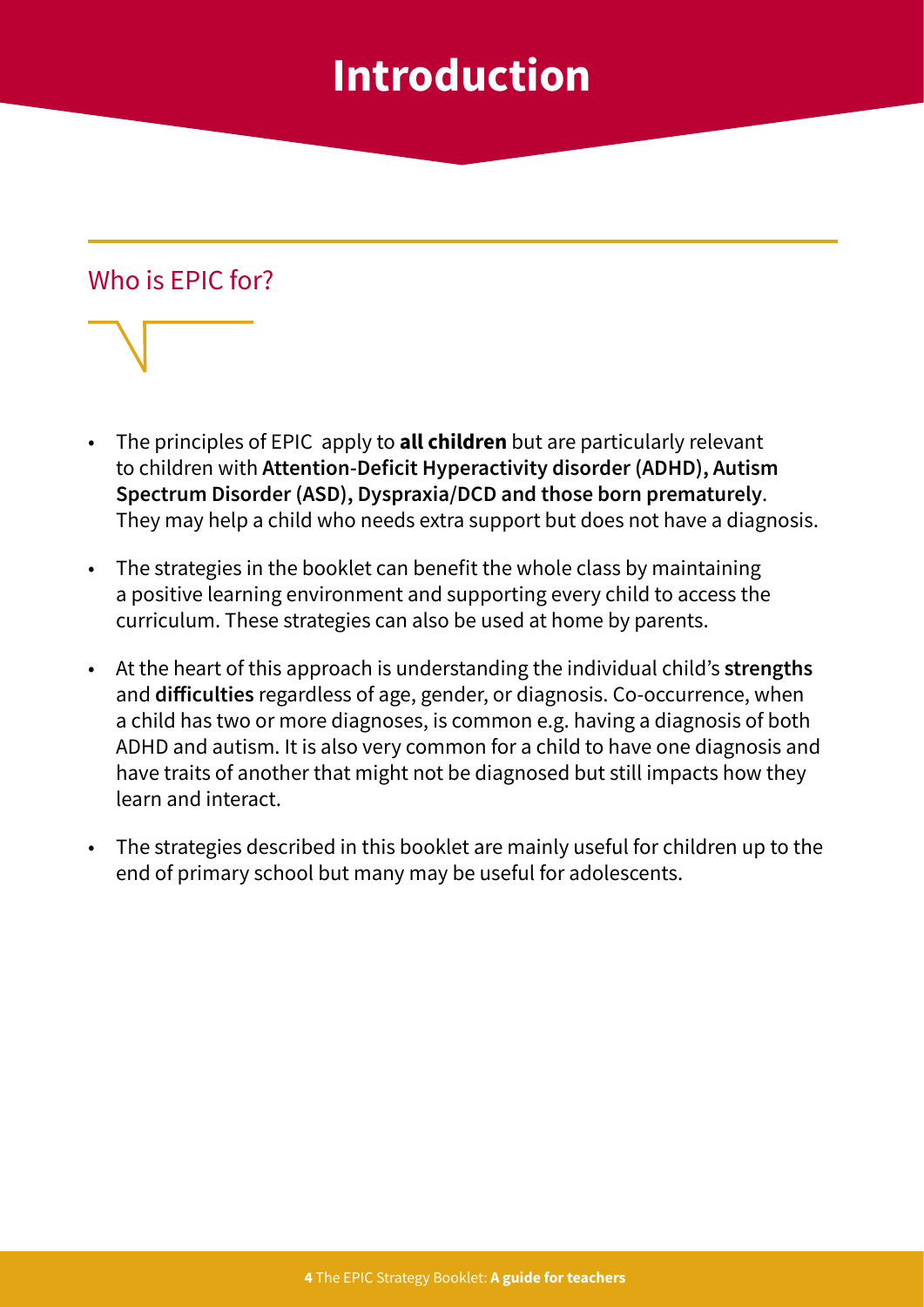### **Introduction**

### Should the same strategies be used with every child?

**EPIC** involves an individualised approach to child development that aims to facilitate learning and positive well-being in children and young people. You can select an area to develop based on what the child is struggling with.

### When can the educational professional use the booklet?

While the educational professional can use the booklet whenever they want e.g. during a lesson, we think the optimal time to read it will be when planning a lesson.

### How else might this booklet increase understanding?

You may have read this booklet with one child in mind, however you may realise there is another child in the class with similar challenges.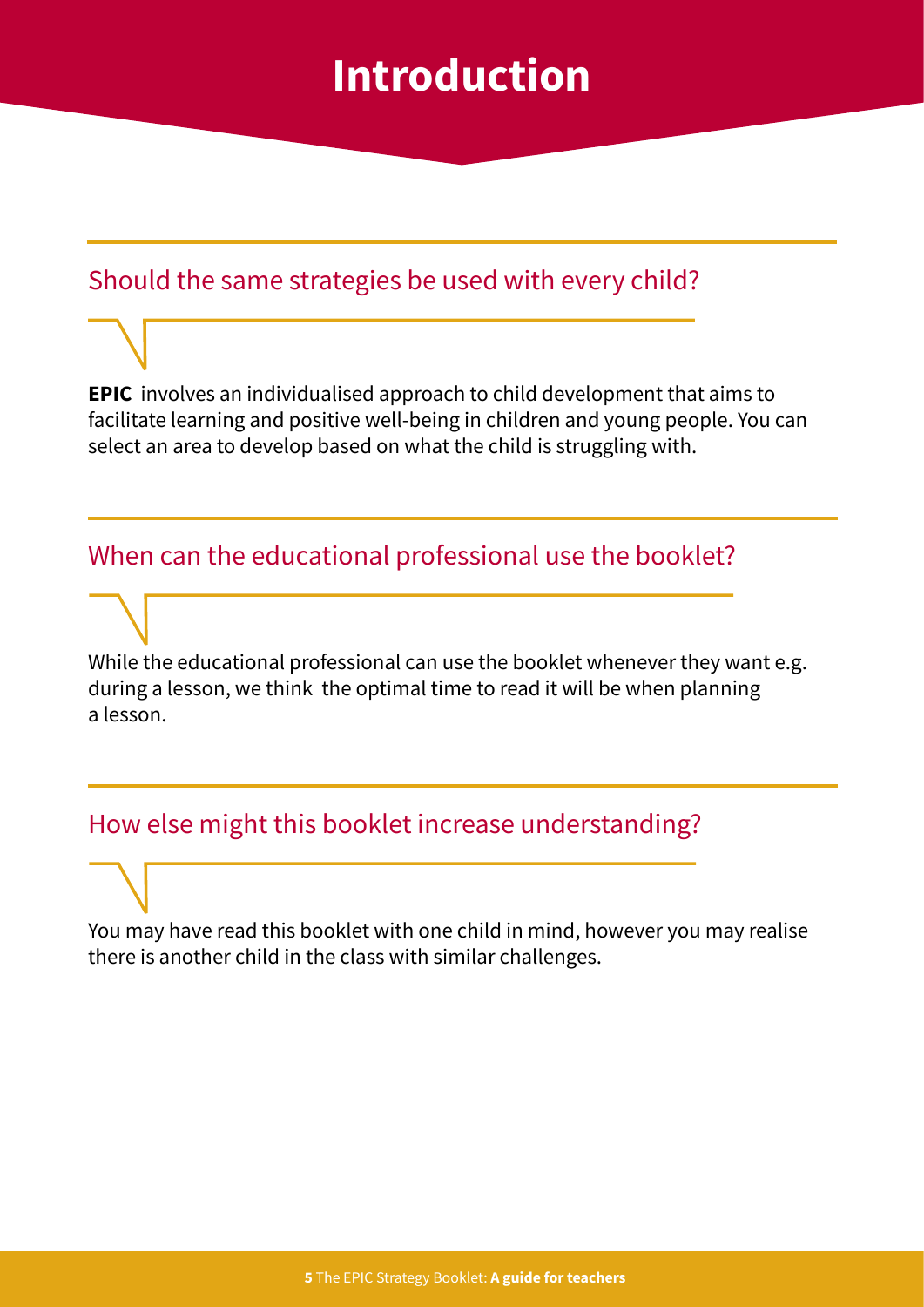### **Introduction**



- **1. Identification:** The strategies can be used to identify the area a child is having difficulty with. Sometimes a child can seem like they are struggling with attention but really it is a memory problem or sensory issue. The strategies can help to work out the underlying difficulty.
- **2. Understanding for the child:** Teachers are already using many of these strategies. We are suggesting them as particularly important for children with difficulties. We are also promoting their use with added dialogue. Using strategies enables you to talk about the importance of things like planning, stopping and thinking and can facilitate the child's awareness of their difficulties and the need to take steps to help them (see example page **41**).
- **3. Practise:** Doing the activities encourages the child to practise thinking skills that are not necessarily automatic to them such as the need to stop and think, and identify ways of working in a distracting environment.
- **4. Personalisation:** We encourage teachers to develop their own games personalised to the child e.g. games with a toy they like.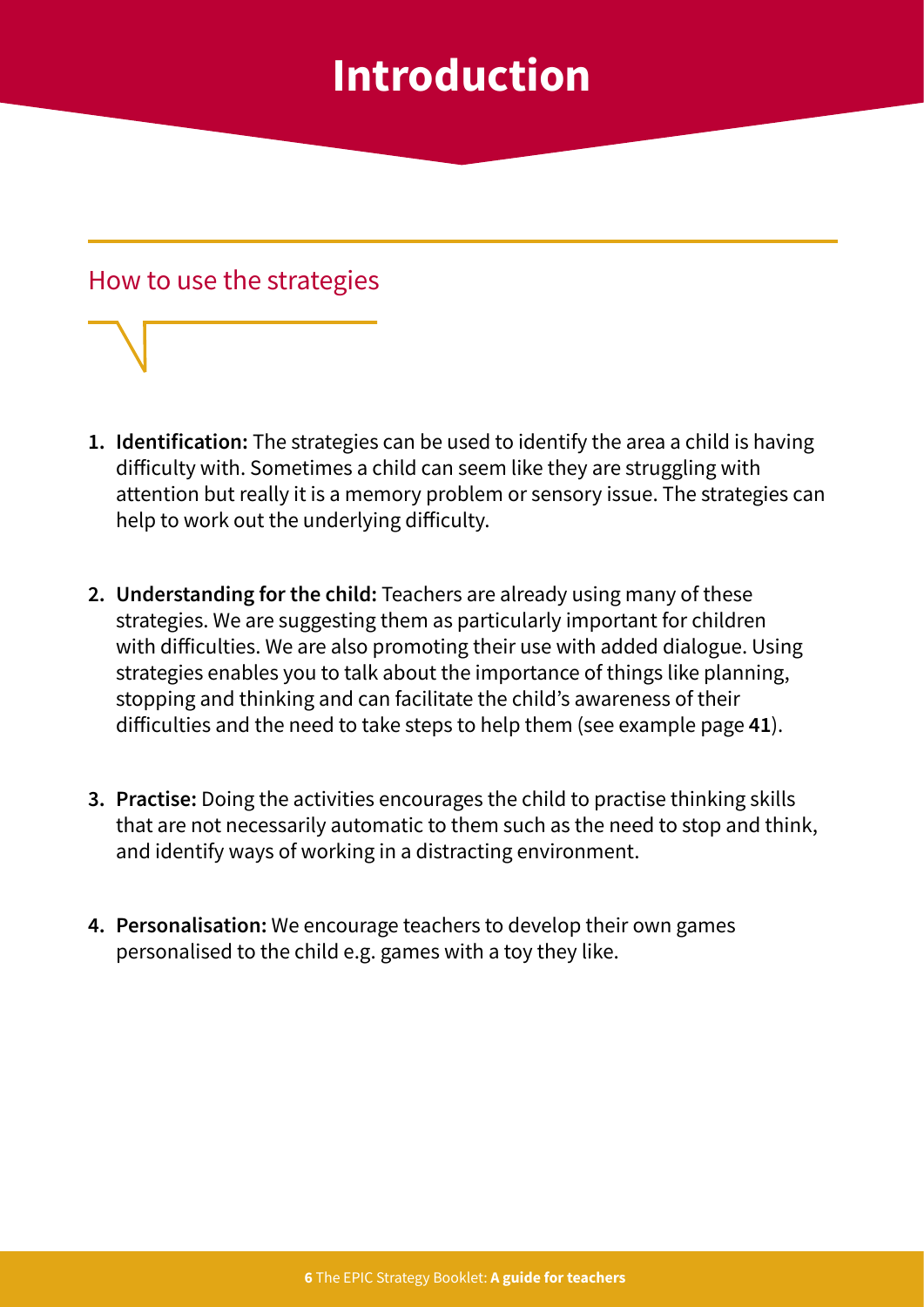### **Which area to develop?**

<span id="page-6-0"></span>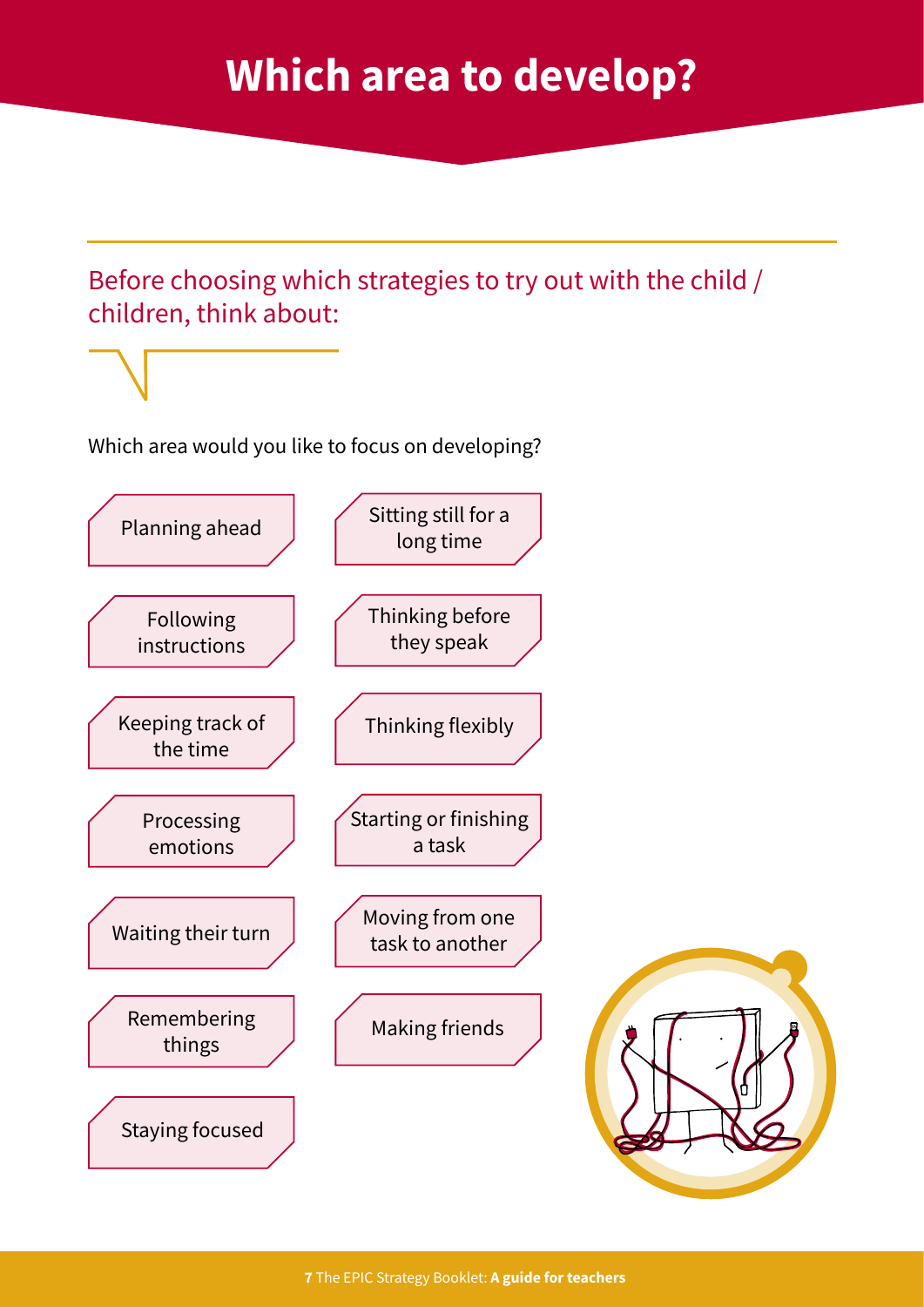### **Which area to develop?**



#### **But…**

Understanding **the thinking processes behind these difficulties** can help you identify and then manage the barriers to learning.

It is important to try to understand why sometimes a child wants to leave the classroom, not stay seated, or talk out of turn (sometimes referred to as challenging behaviours). For example, sensory overload, exclusion, or needing a movement break can cause feelings of distress. Recognising and reducing (or removing) triggers can support a child's wellbeing.

#### **Medication**

If a child has ADHD they may be taking medication. Medication helps a lot of children with ADHD but does not tackle all the difficulties experienced by children with ADHD. Children with other diagnoses commonly do not take medication. Strategies, like the ones described in this booklet, are important regardless of whether the child is taking medication. See our website for more information on medication.

**Next, we are going to explore some factors that underlie learning difficulties and affect well-being. We will pair the difficulties with strategies that can help manage and resolve them.**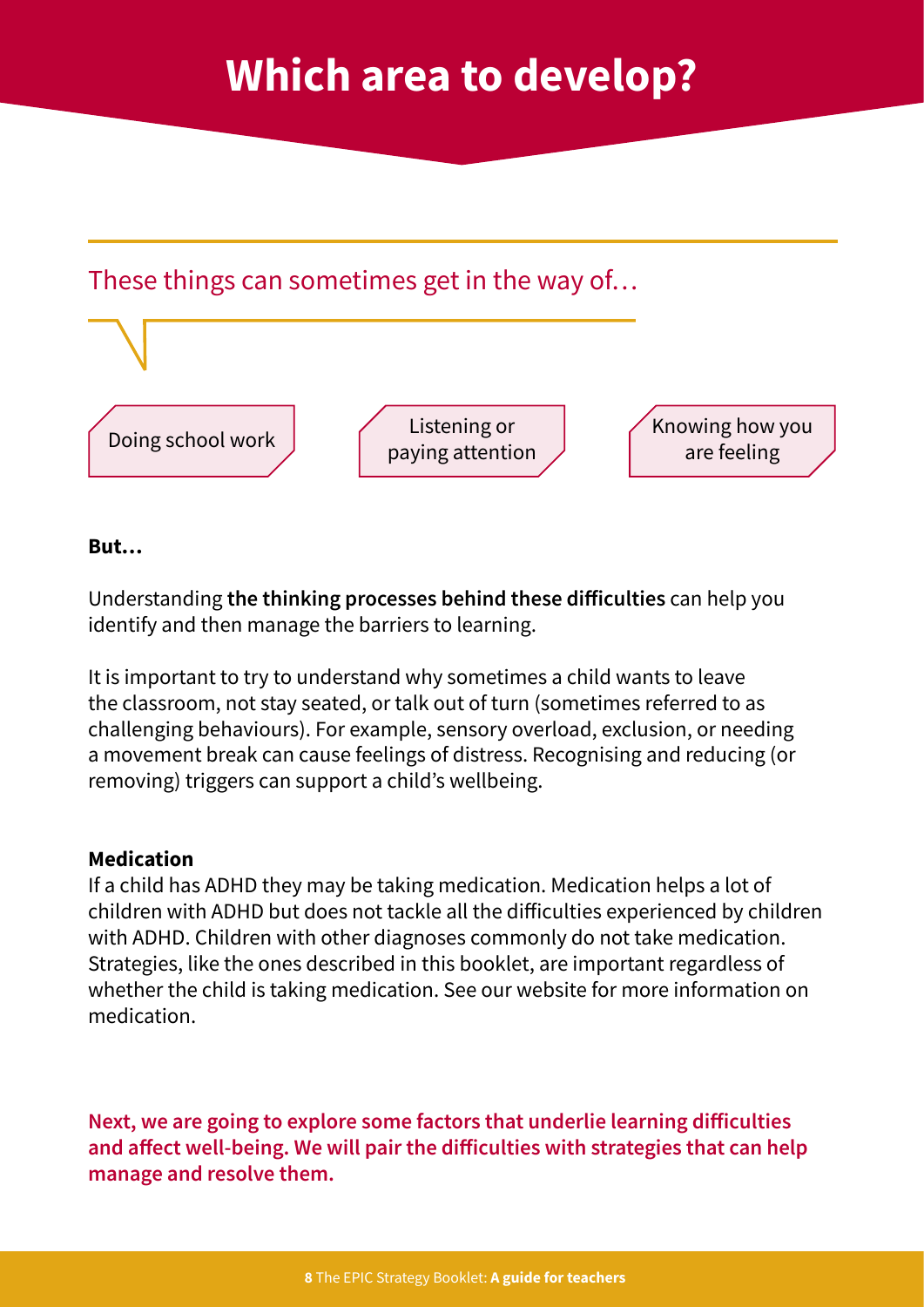<span id="page-8-0"></span>**Executive functions:** a set of thinking skills that include organisation, self-control, self-monitoring, working memory, time management, flexible thinking and planning.

Difficulties with executive function can make it hard to focus, learn, follow directions, and handle emotions.

Some children have **sensory processing differences**.

**Sensory avoiding:** finding bright light, noises, smells, tastes and textures uncomfortable, overwhelming, or painful e.g. leaving the classroom when it is too loud.

**Sensory seeking:** being under sensitive to input and look for more sensory stimulation. Sensory input can help children regulate their sensory processing system and then engage with learning e.g. fidget spinner, or wiggle chair.

A lot of children have a combination of both.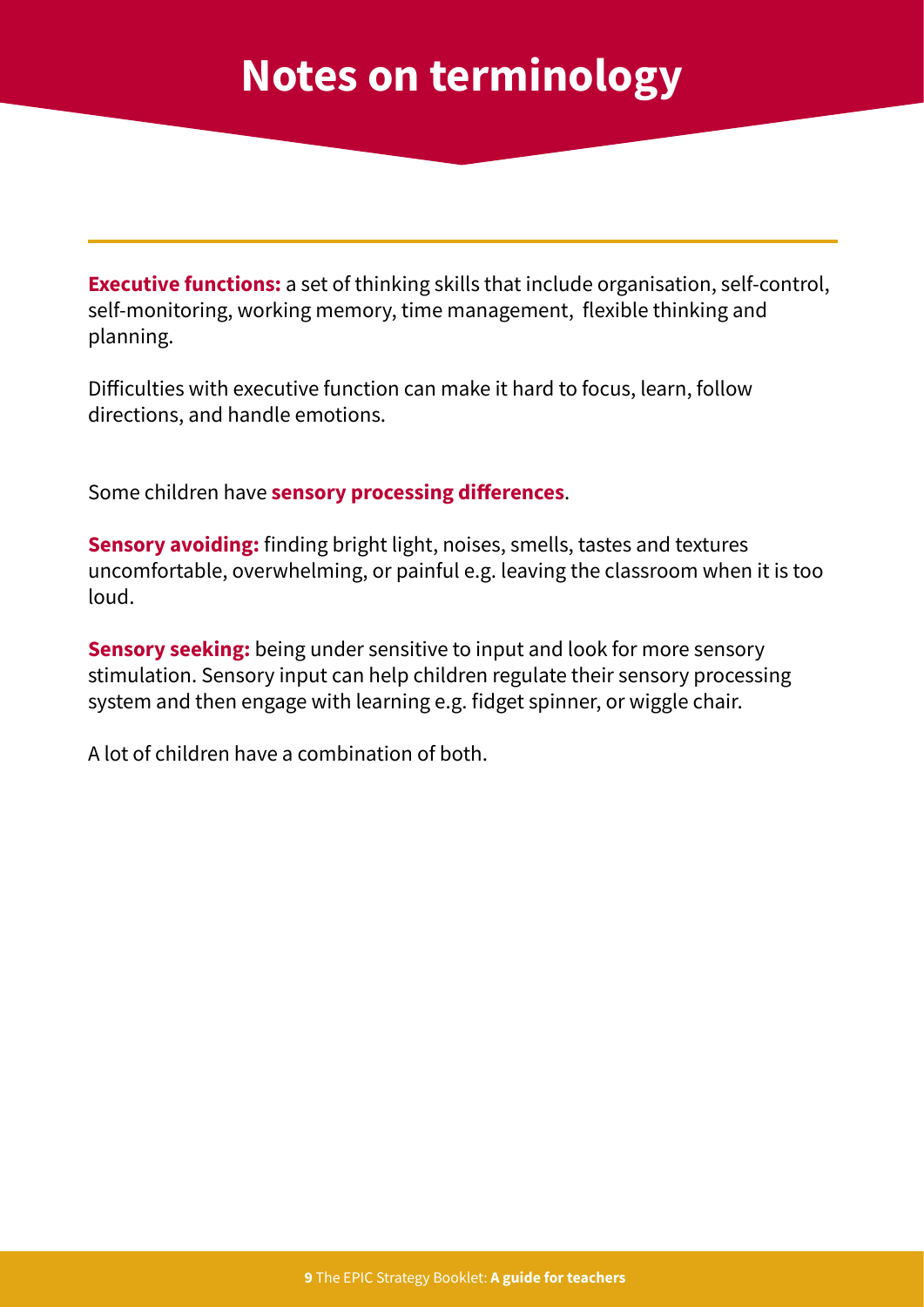### **Inhibition**

### <span id="page-9-0"></span>**Starting a task** – being prepared

Before the child starts a task or activity, it is important they **STOP and THINK**. Encourage them to think about what they are going to need to do the task before they start. They can plan out what they are going to need alongside what they are going to do.

### **Starting a task** – distractors

Some children find it hard to **STOP and THINK** because they find it difficult to avoid responding to distractors. Often this may feel automatic to the child. This automatic response to a distractor can end up meaning they bypass the **STOP and THINK** process because they are focusing on something else that is not task related.

A key part of starting a task effectively is identifying what may act as a potential distractor(s). This often differs between children.

#### **Think about:**

With this child, is it a sensory issue such as being distracted by sounds nearby? Does the distraction reflect something else in the classroom? Try using the Body Scan technique described on the next page to identify what are key distractors for the child.

The attention section (page **12**) and games section (page **36** & **39**) of this booklet can also be used to target this difficulty.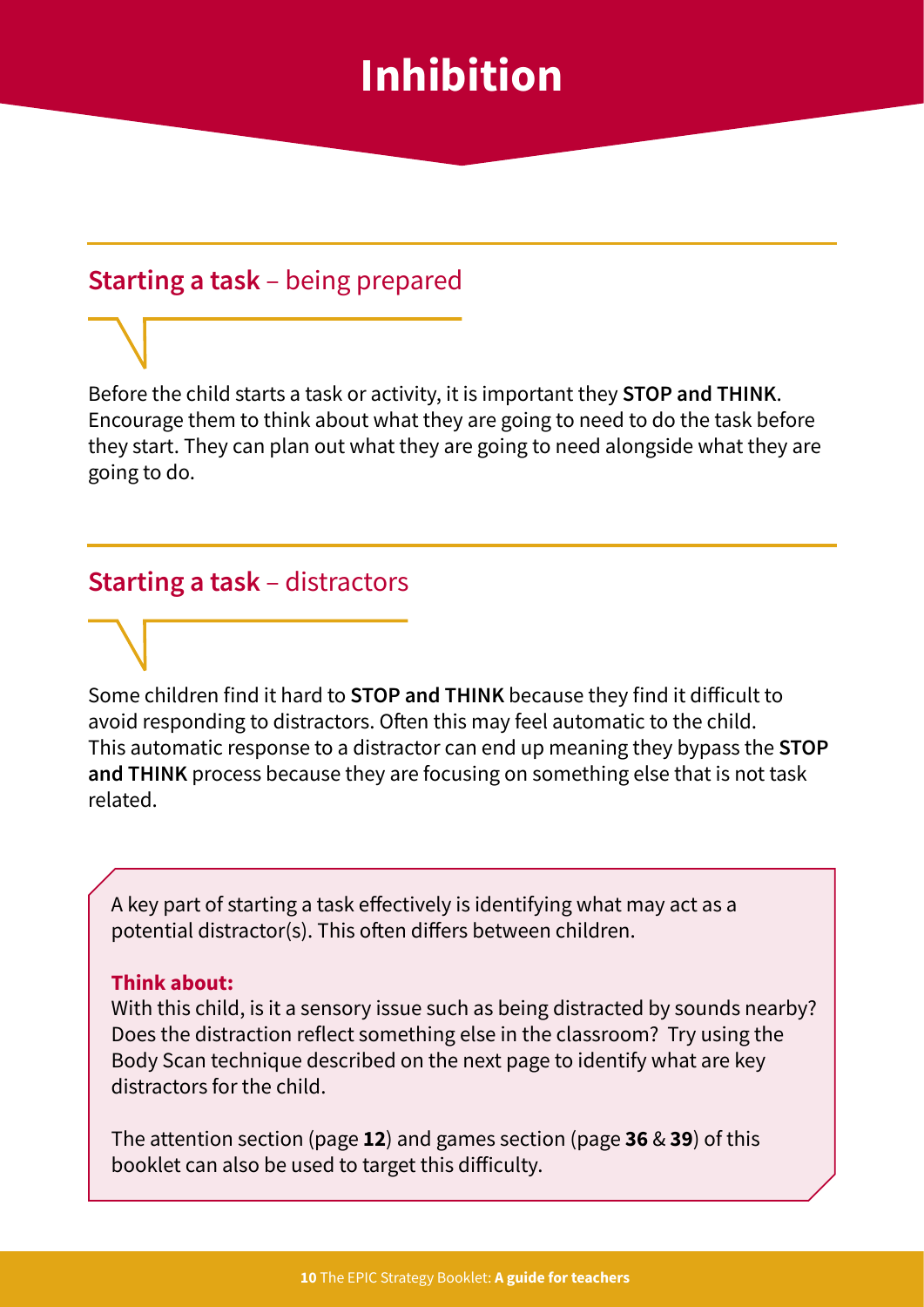## **Inhibition**

### **Body Scan**

Sometimes there can be so much happening, it's difficult for the child to know **how they are feeling** or what they are **finding distracting**.

The child can be encouraged to try 'scanning' themselves or what is around them. This can make it easier to know **how they are feeling** or what they are **seeing, hearing and smelling**.

#### **How to do the Body Scan**

Ask them to close their eyes so that they can start the body scan.

Start by thinking about your toes. What can you feel? Move up your body stopping at your legs, tummy, arms, chest and head to think about what you can feel. Is anything uncomfortable?

Now listen to what is happening around you. What can you hear? Is anything distracting you?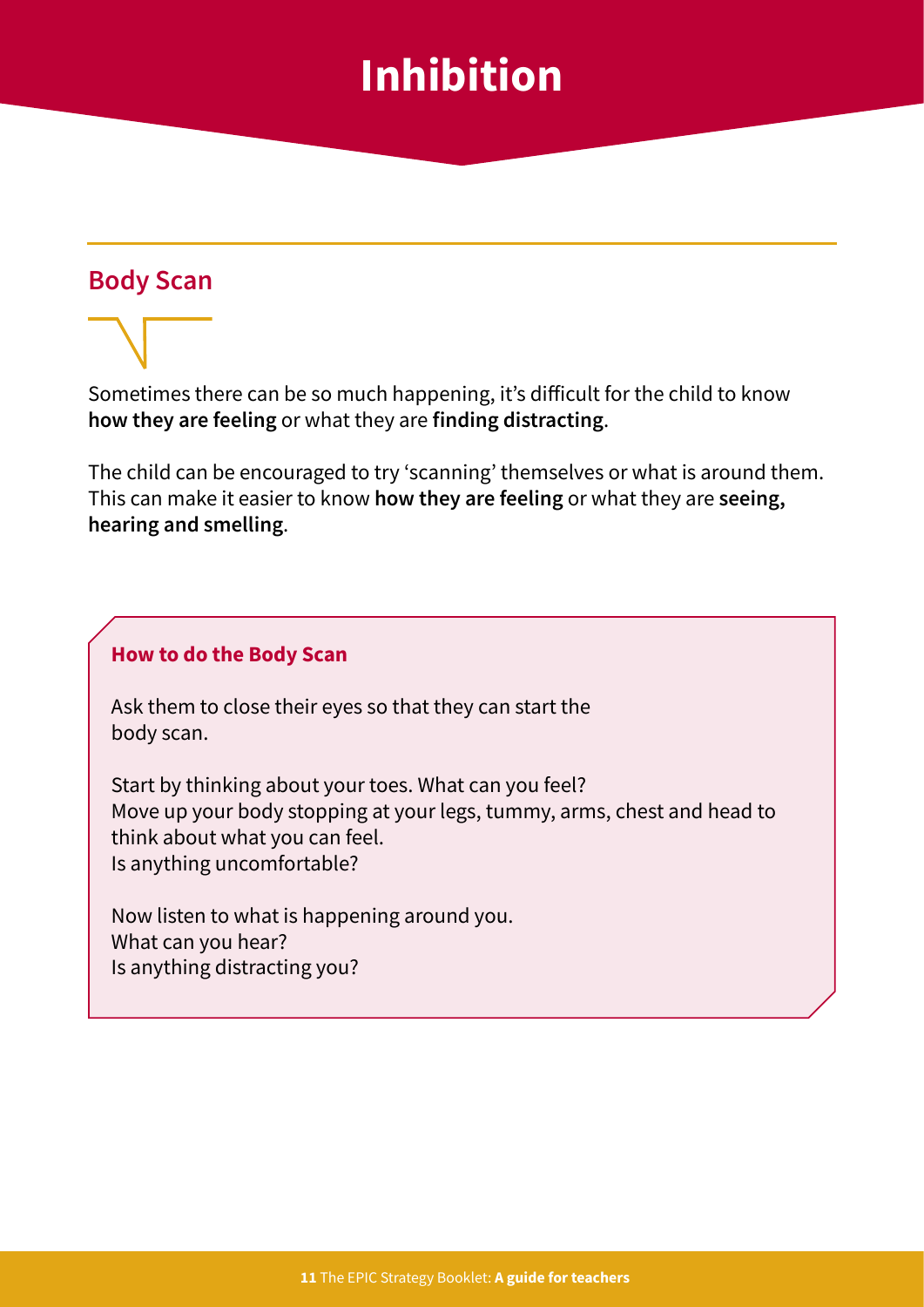### **Attention**

### <span id="page-11-0"></span>Some children find things around them very distracting. This can make it difficult to concentrate on a task.

This could be things they see, noises they hear, or a feeling that they need to move their body. These distractions can become intense and make it difficult to stay on a task.

Some children's attention difficulty can lie in shifting their attention flexibly from one part of a task to another.

**There are lots of things you can do to help them with this:**

- **1. Getting up and moving around**
- **2. Fiddling with an object**
- **3. Taking a sensory break**
- **4. Using attention flexibly: play games/activities for awareness and practise**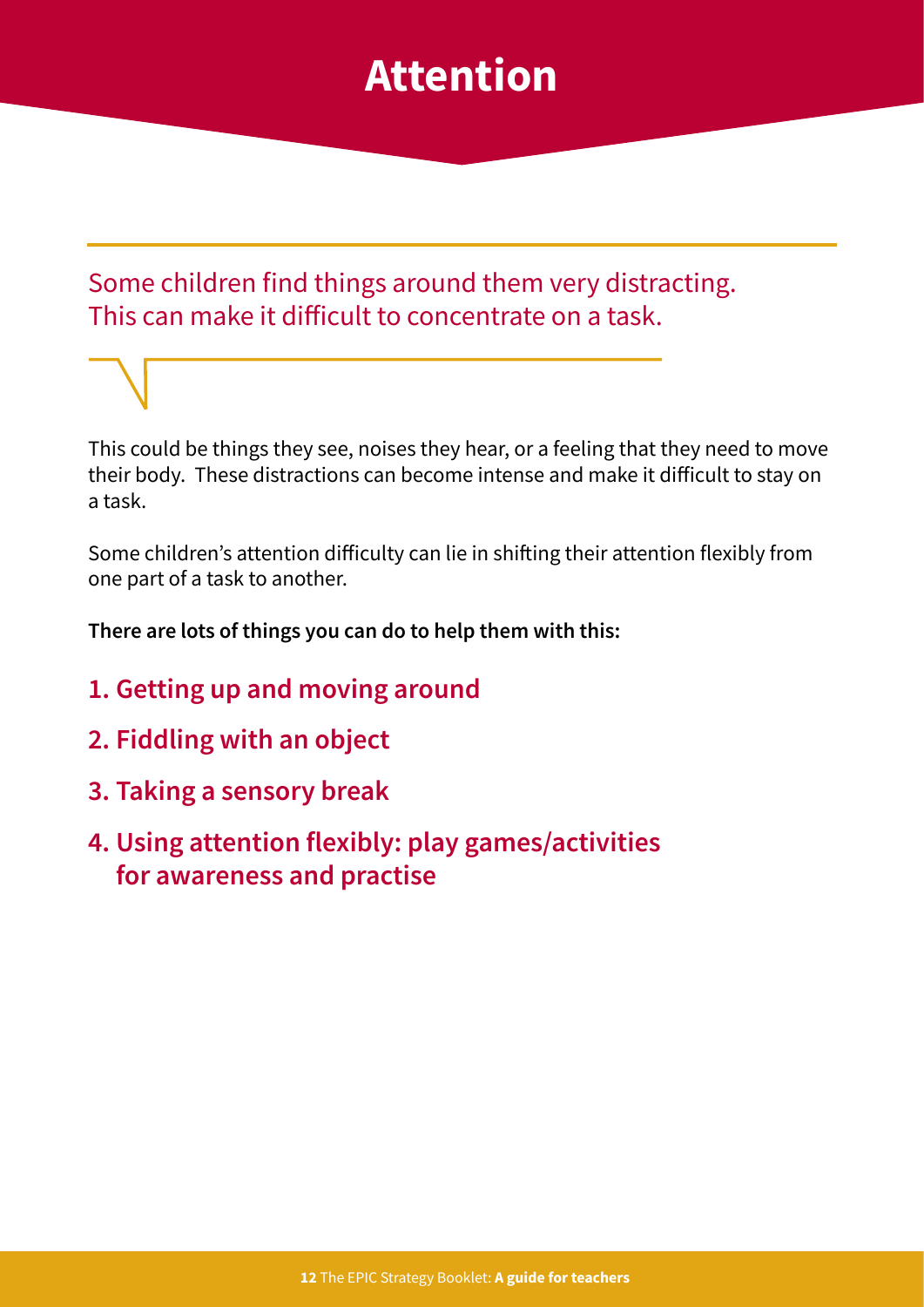### **Attention**

## 1. Getting up and moving around

Sometimes a child might feel it is hard to stay sitting at their desk for a long time e.g. needing a **movement break**.

You could talk to the child about when it is ok and not ok to **move around the classroom**.

When a child feels like they need to move their body, ask them to put your hand up and ask you if they can run an errand for them like returning the register or collecting some printing.

Giving the child the opportunity to stand while working can also help. They can place a book on a higher level while they work.

Story time

For children who need to move around, story telling time can be difficult as children are expected to sit still. An alternative is to ask some of the children to act out the story allowing for movement.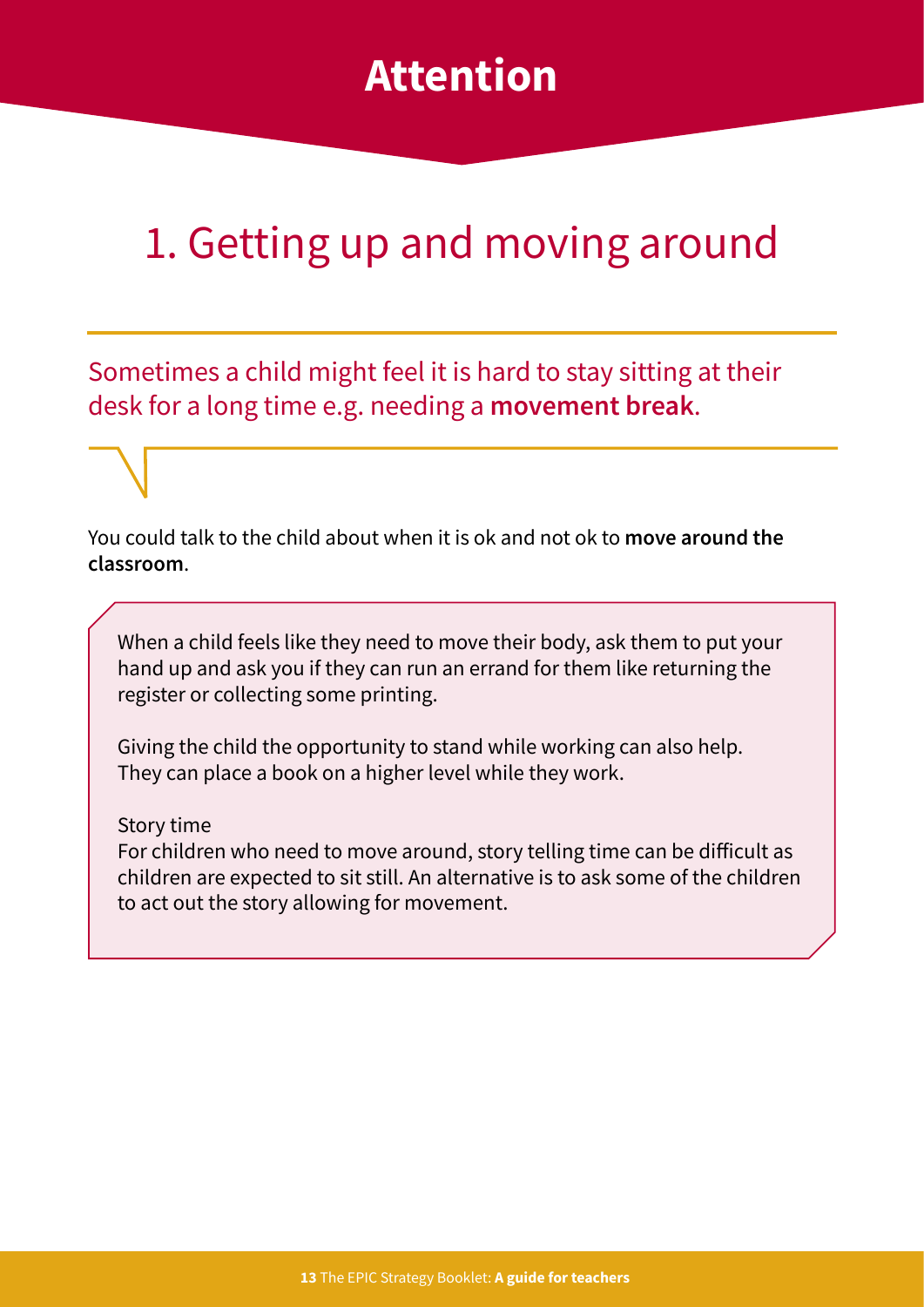

## 2. Fiddling with an object

If the child has lots of energy, they might feel like they need to move their arms, legs or move in other ways.

Having an object to fiddle with can be a useful way of managing the distraction of feeling like they need to move.

It is important to choose the right object for the child to fidget with. It is also important to talk to them about when it can be used.

A toy should be chosen that does not distract other children – avoid one that makes any noise.

Think about whether it will distract the child from the task they are doing. The intention is the opposite but it needs to be the right toy for the child.

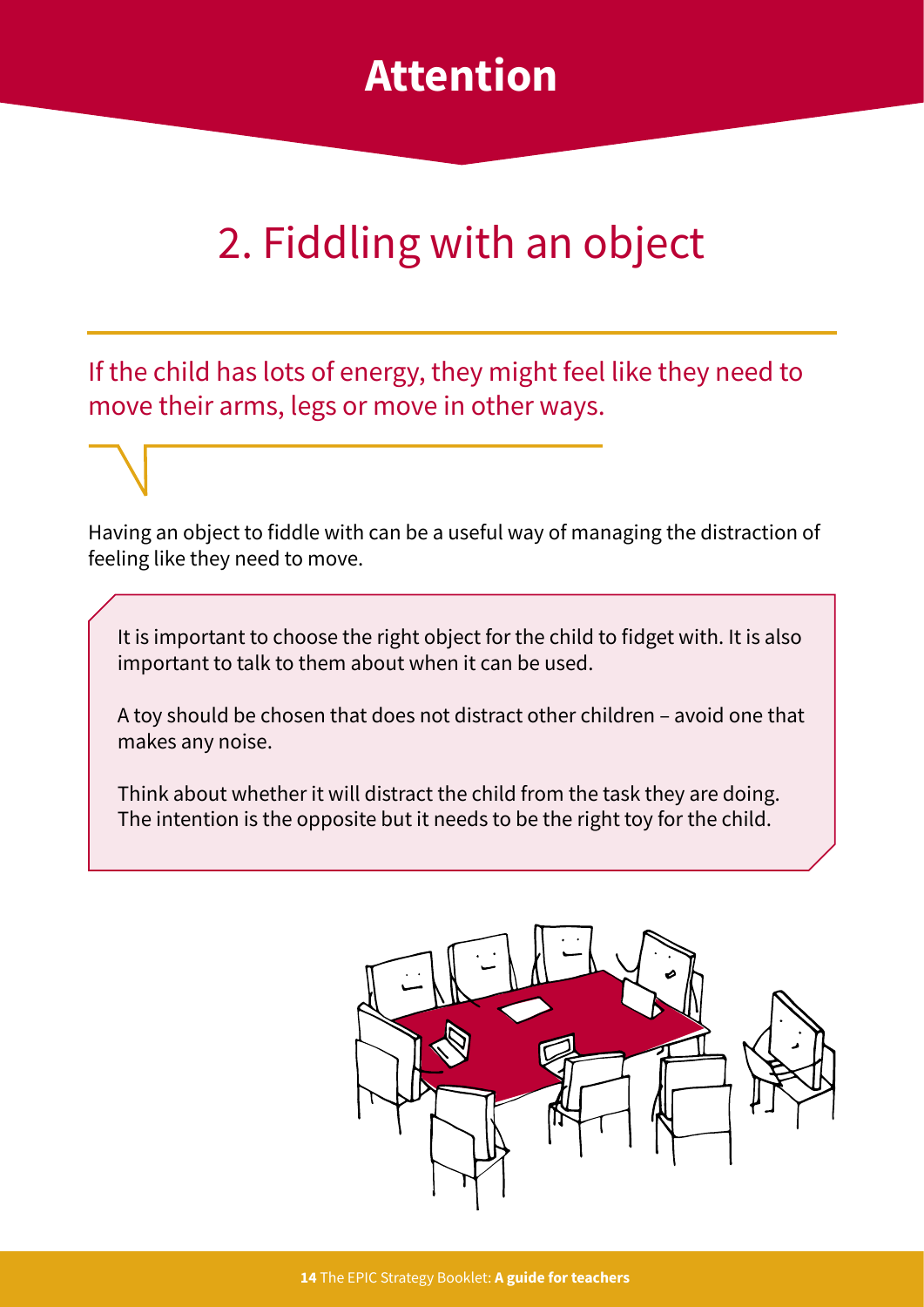### **Attention**

# 3. Taking regular sensory breaks

Sometimes a child will need a **break** from what they are doing or where they are working because the classroom is becoming over stimulating or they need to get up and move.

This is something that happens to everyone. Some children need more breaks than others.

A sensory break or "brain break" is taking a short break from seated learning activities. This can help the child to **stay alert, on task, and focused**. For this reason, it is important a child is not taken out of PE class or playground time.

Try using the body scan activity to work out if the child needs a break.

The body scan will help because then they can explain to you why they feel that they need a break. See page **11**.

If they do need a break, encourage them to ask you.

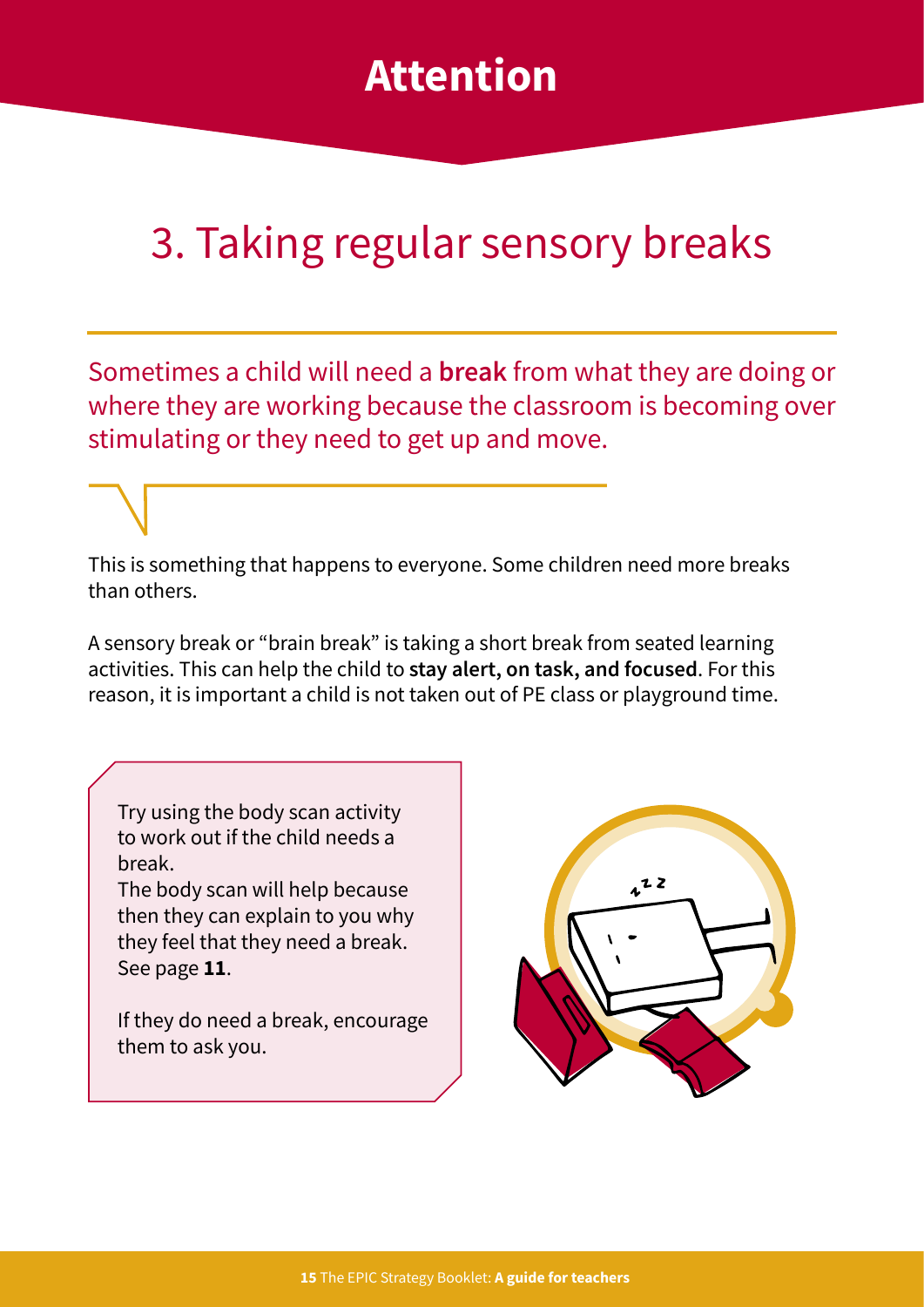### **Attention**

## 4. Using attention flexibly

Some children's attention difficulty can lie in shifting their attention flexibly from one part of a task to another.

Playing Games for Awareness and Practise.

On page **36** we detail games and activities that can be used to help with attention flexibility such as switching the rules for snakes and ladders, noughts and crosses, or Connect 4.

The games can be used to practise being flexible with your attention and modelling how the child can be flexible with their attention and complete tasks more efficiently.

Also, playing the game may also help the child become aware of and understand their difficulty and learn which strategies they need.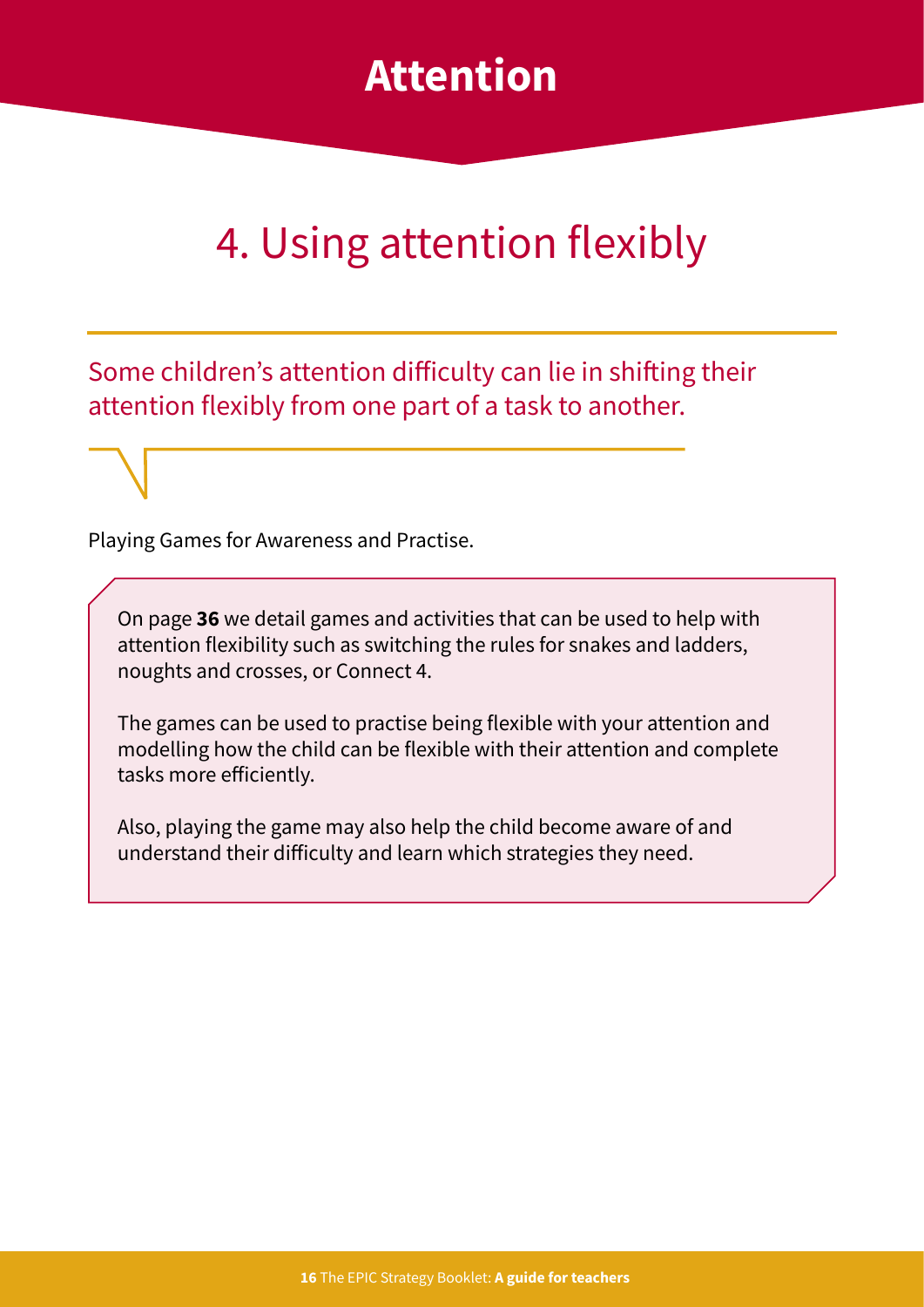## **Self-regulation**

<span id="page-16-0"></span>Some children can find it difficult to know how long it takes to do a task, or how much time has passed.

They can also find it hard to notice when they are doing something well or see how they have got better over time.

**There are lots of things you can encourage them to do to help them plan ahead and be more organised.**

- **1. Using a timer**
- **2. Keeping a diary**

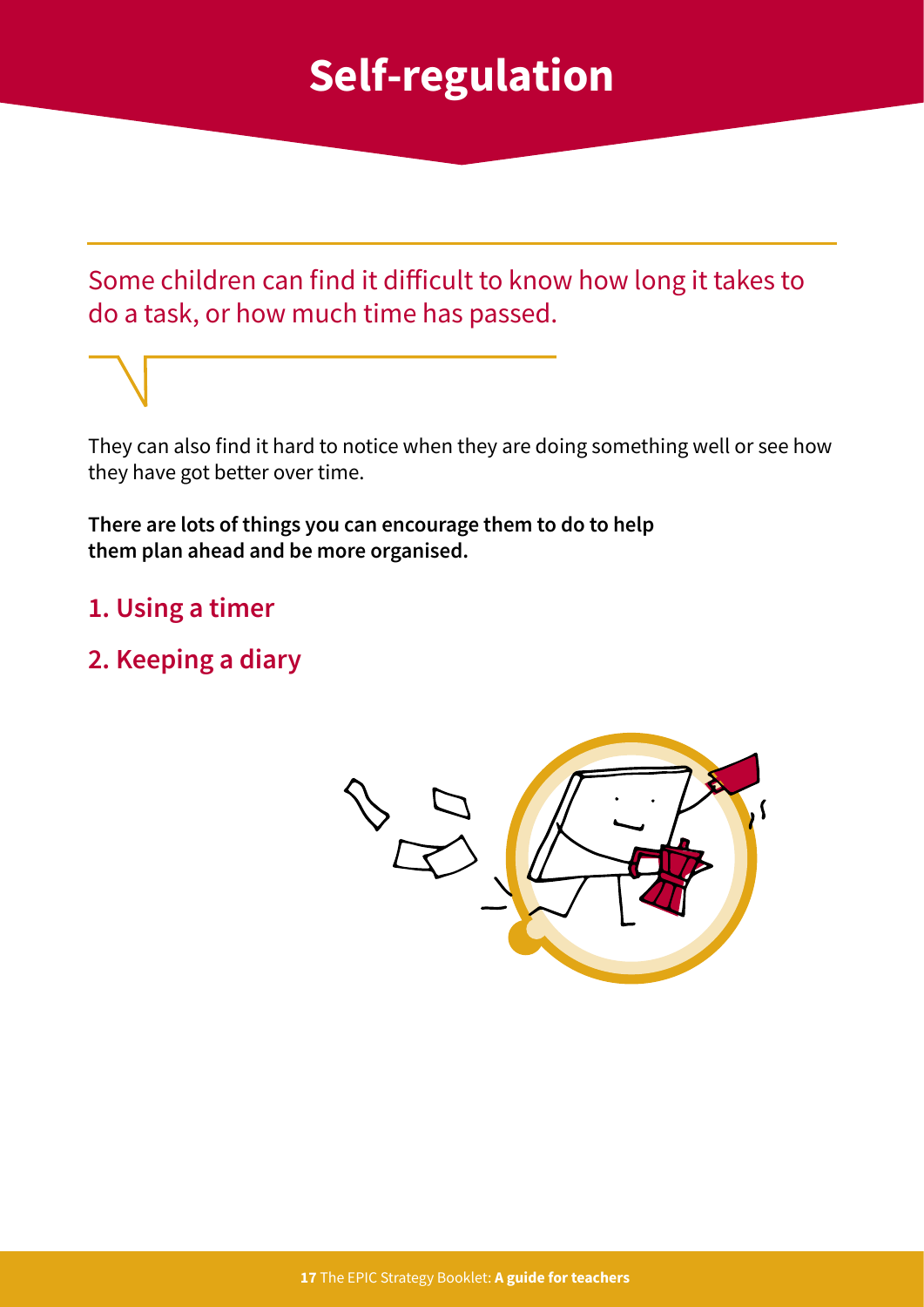### **Self-regulation**

# 1. Using a timer

A timer can be useful for some children so that they can visually keep track of their progress.

Sometimes if a child knows someone else is timing them, it can make then feel stressed or anxious. The child **having control of their own timer** can help them to get used to **sticking to time** and make it easier when they do not have control of the time.

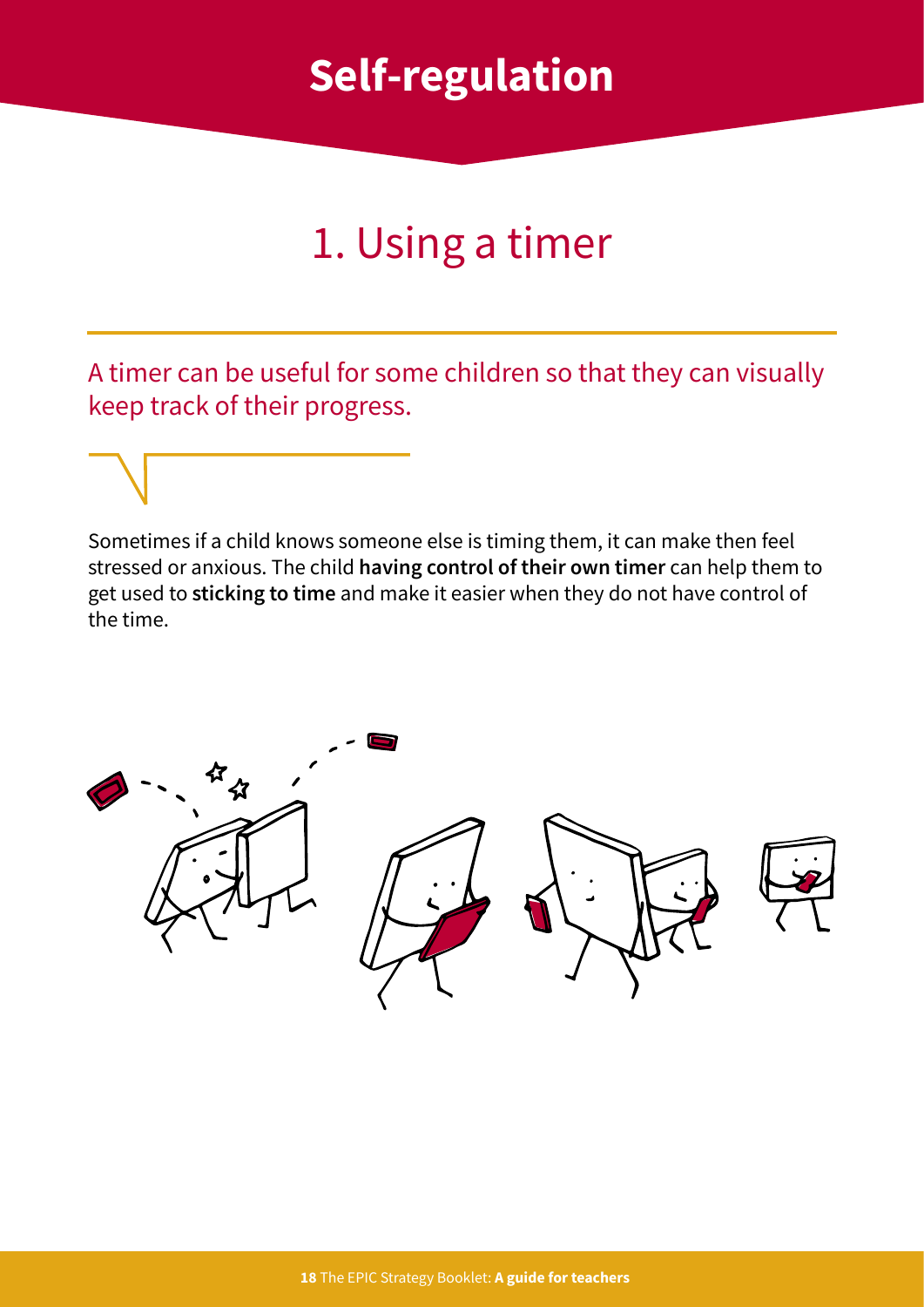# **Self-regulation**

## 2. Using a diary or planner

A good way to learn to keep track of time is to **use a diary**.

A diary or planner can be useful for planning a day and for breaking down tasks into multiple steps using colour coding or other similar grouping techniques.

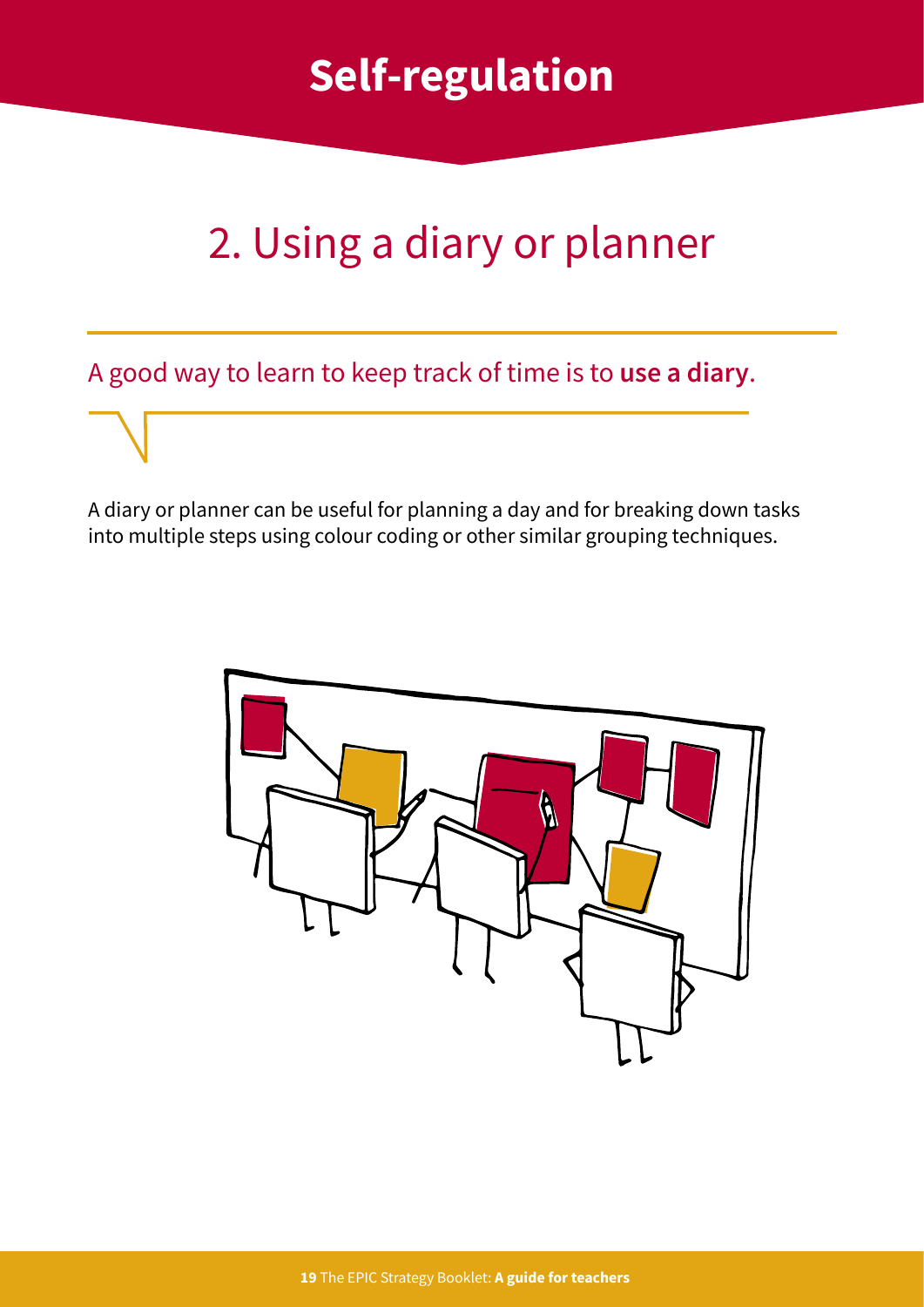<span id="page-19-0"></span>Some children "live in the moment" and focus on what is happening now. This means they can sometimes find it hard to think ahead into the future.

This can make it difficult to plan what is coming next. Children who have these difficulties can also find it hard to be prepared as they do not know what they need to complete a task or goal.

**There are lots of things you can do to help a child plan ahead and be more organised:**

- **1. Setting goals**
- **2. Step by step planning**
- **3. Mapping it out**
- **4. Using a planner or journal**
- **5. Practising planning**

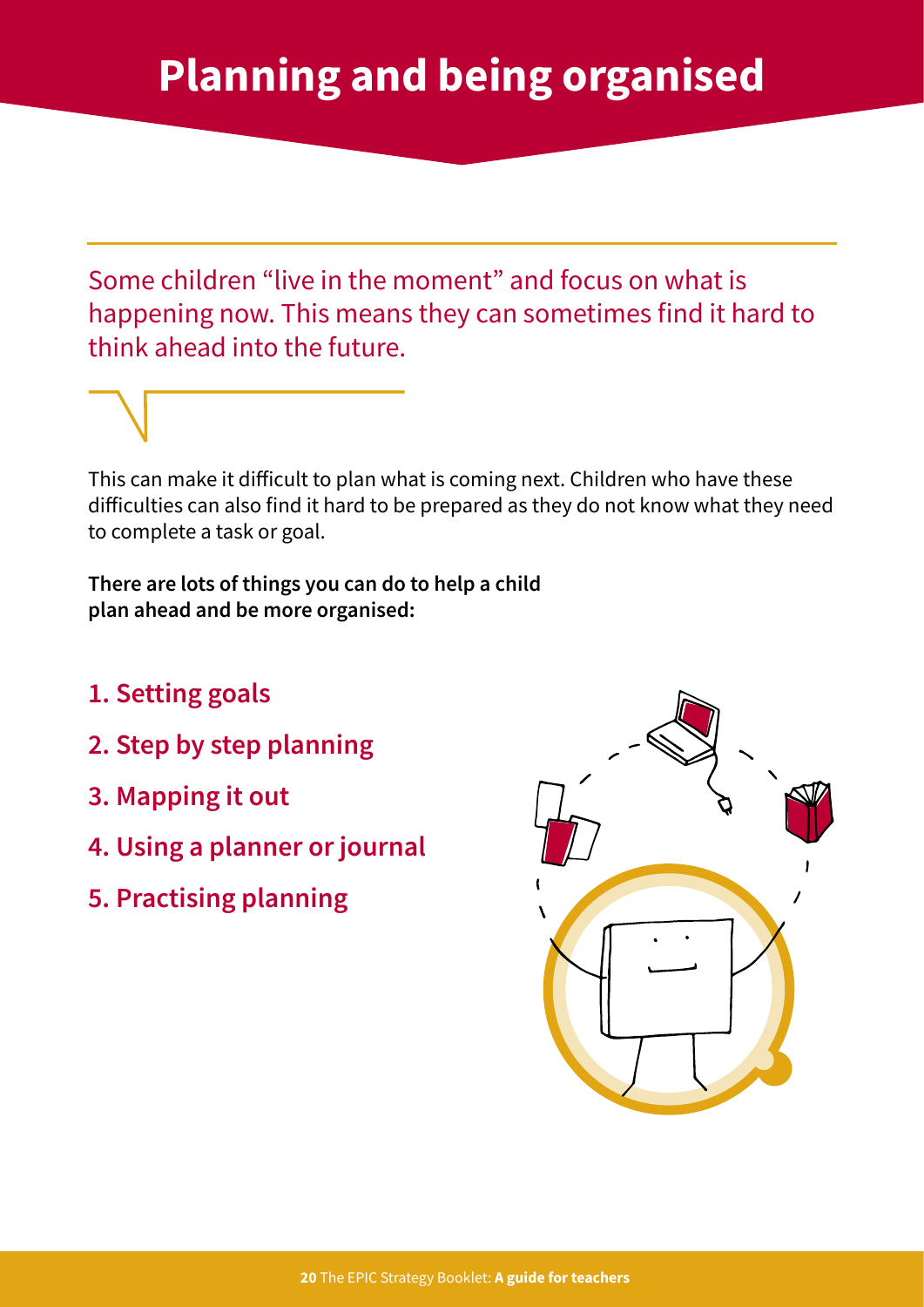## **Planning and being organised**

# 1. Setting goals

**Setting goals/targets** before starting activities can help a child complete a task.

#### **These goals can act as reminders if they get distracted.**

- 1. Encourage them to focus on just one or two goals at a time.
- 2. Make sure they are realistic goals that you think they could achieve.
- 3. Set a realistic time to check in and see how close they are to achieving the goal.

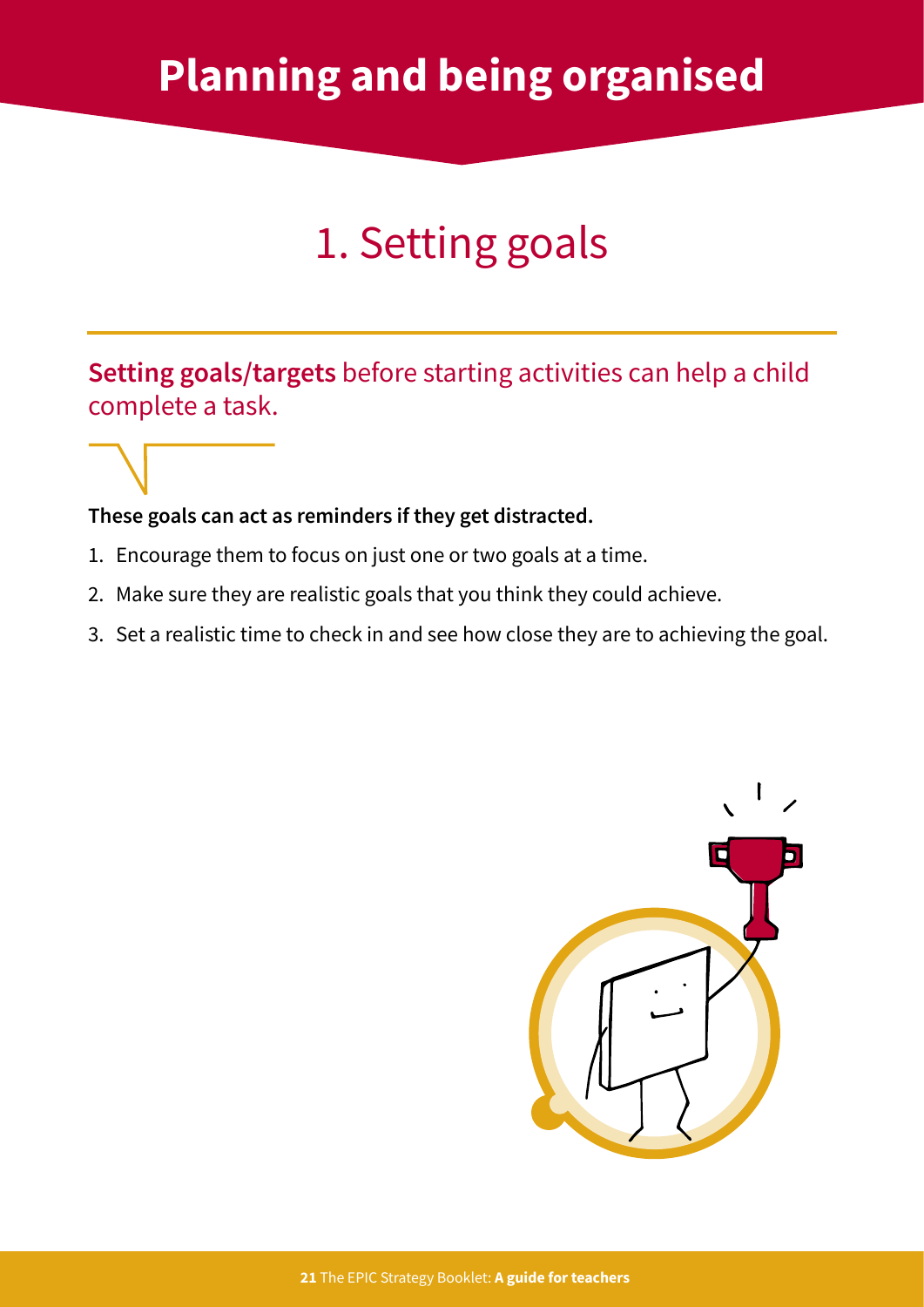## **Planning and being organised**

# 2. Step by step planning

You can encourage a child to **break down a task** in to smaller, more manageable chunks.

It shows the **order** in which steps need to be done to **reach the end goal**.

#### **If the instructions are in one block of text, encourage them to chunk it into steps.**

- 1. First do this…
- 2. next do this…
- 3. then finally do this.

Encourage them to tackle each part one step at a time.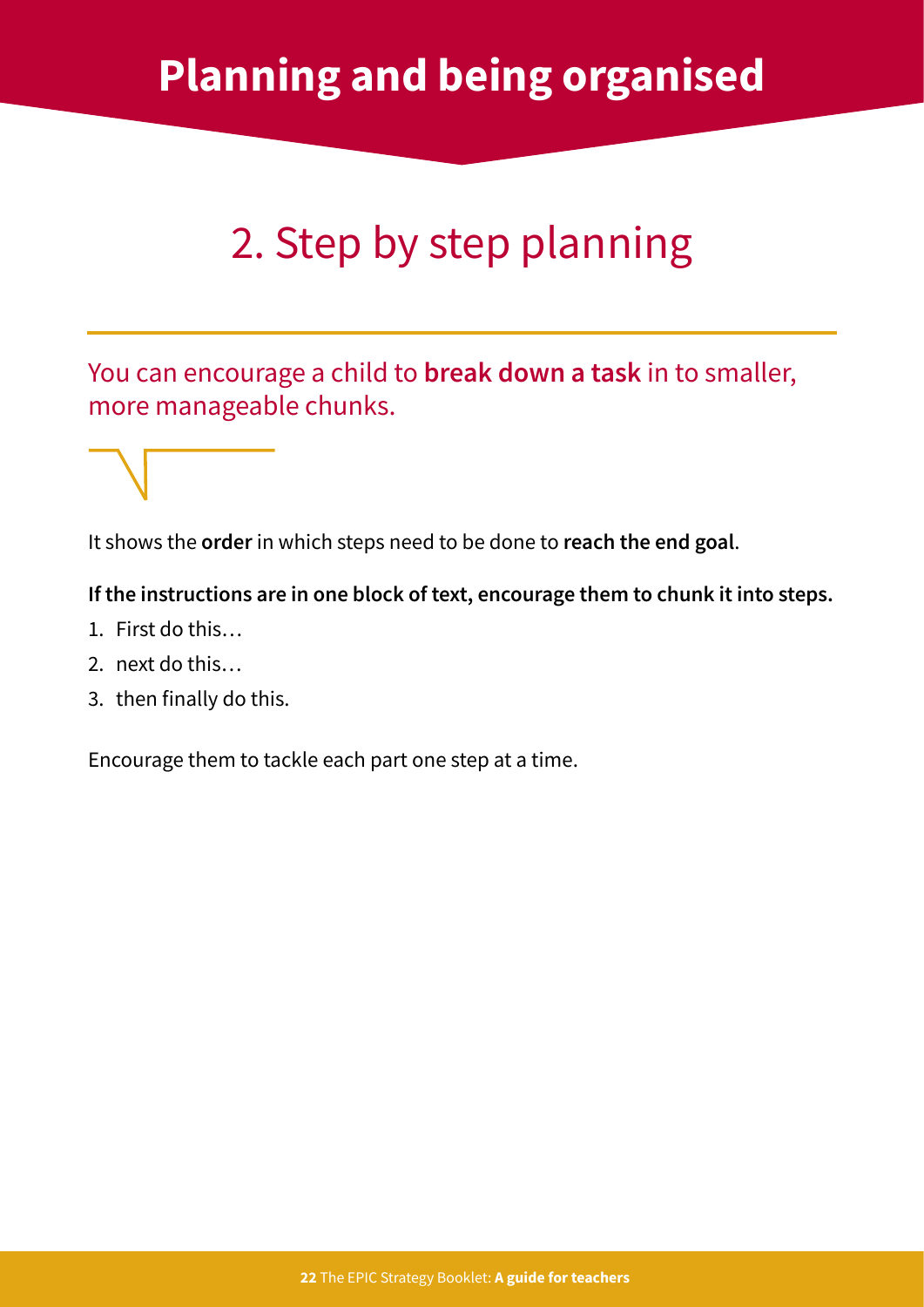# 3. Mapping it out

A mind-map is a visual way to organise thoughts and ideas.

A mind-map has a main focus in the middle, with **ideas/themes** branching out from it. Using these branches can represent relationships between ideas.

Encourage the child to use a mind map to plan a story. Write "My Story" in the middle of your page and have branches for:

Beginning, Middle, End, Characters, Setting.



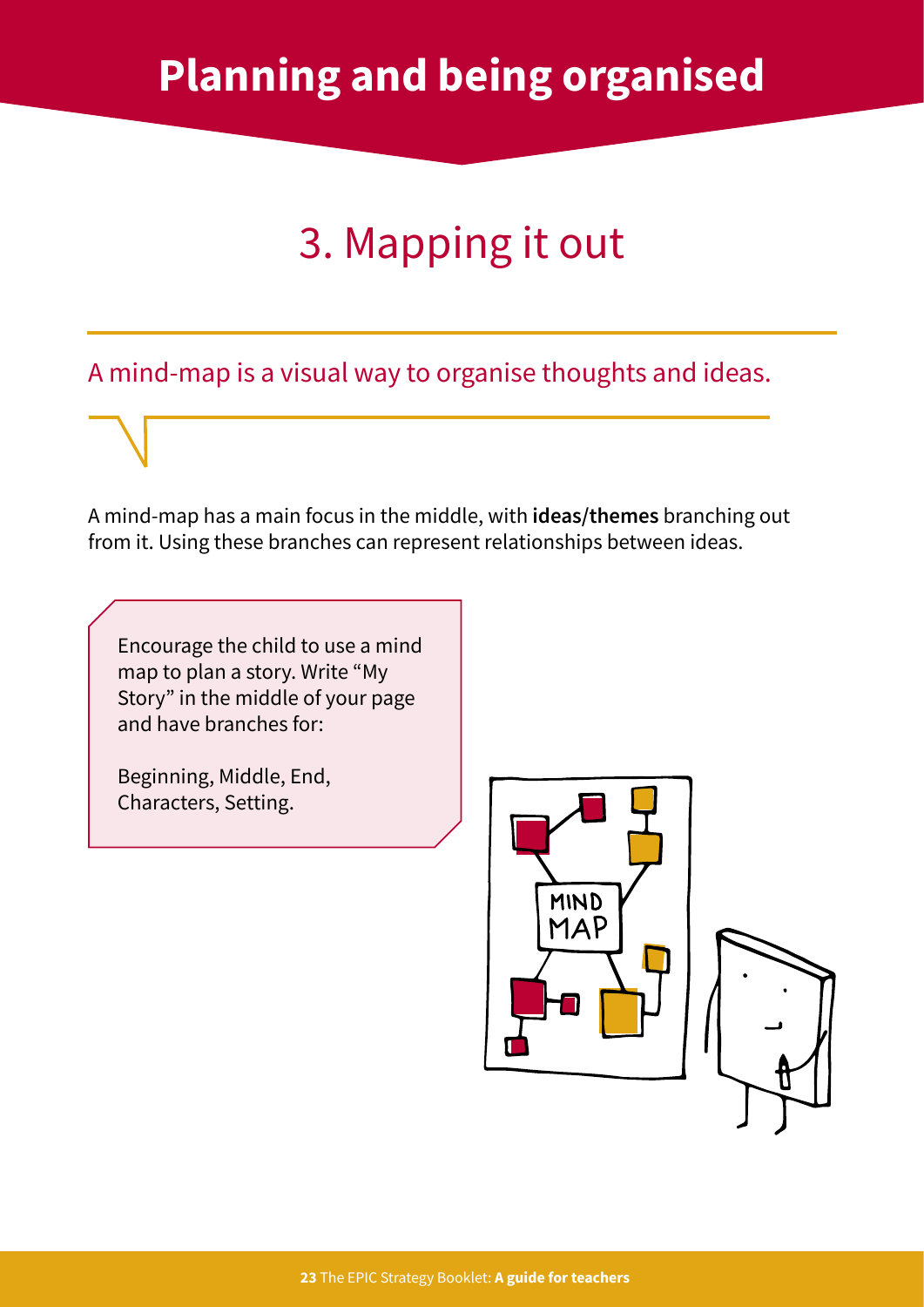# 4. Using a planner or journal

A planner can be used to write down notes to remind the child as to what is coming up next.

## 5. Practising planning

Page **38** gives some examples of games and activities which give the child a chance to practise planning.

Activities which involve thinking ahead like baking, building Lego, or crafting are a great way for the child to practise planning.

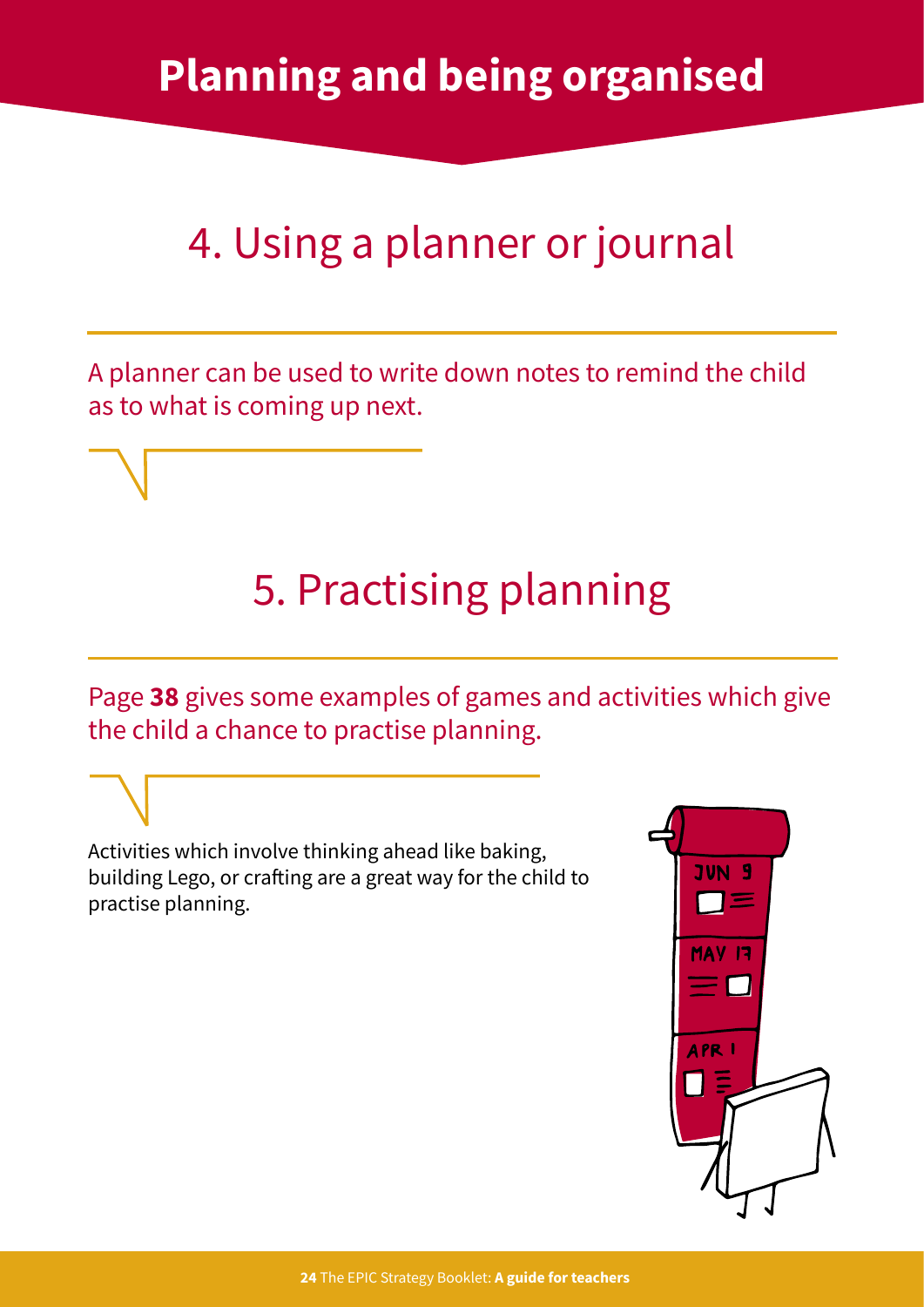### **Memory**

### <span id="page-24-0"></span>Some children find it difficult to remember lots of things at once, or they forget things easily.

This can make school work difficult if the child can't remember what they need to do next or forget what came before.

**There are lots of things the child can do to help themselves with this:**

- **1. Breaking it down (chunking)**
- **2. Writing it down**
- **3. Rehearsing or repeating**
- **4. Representing items visually**
- **5. Active learning**
- **6. Visual aids**
- **7. Mental imagery**

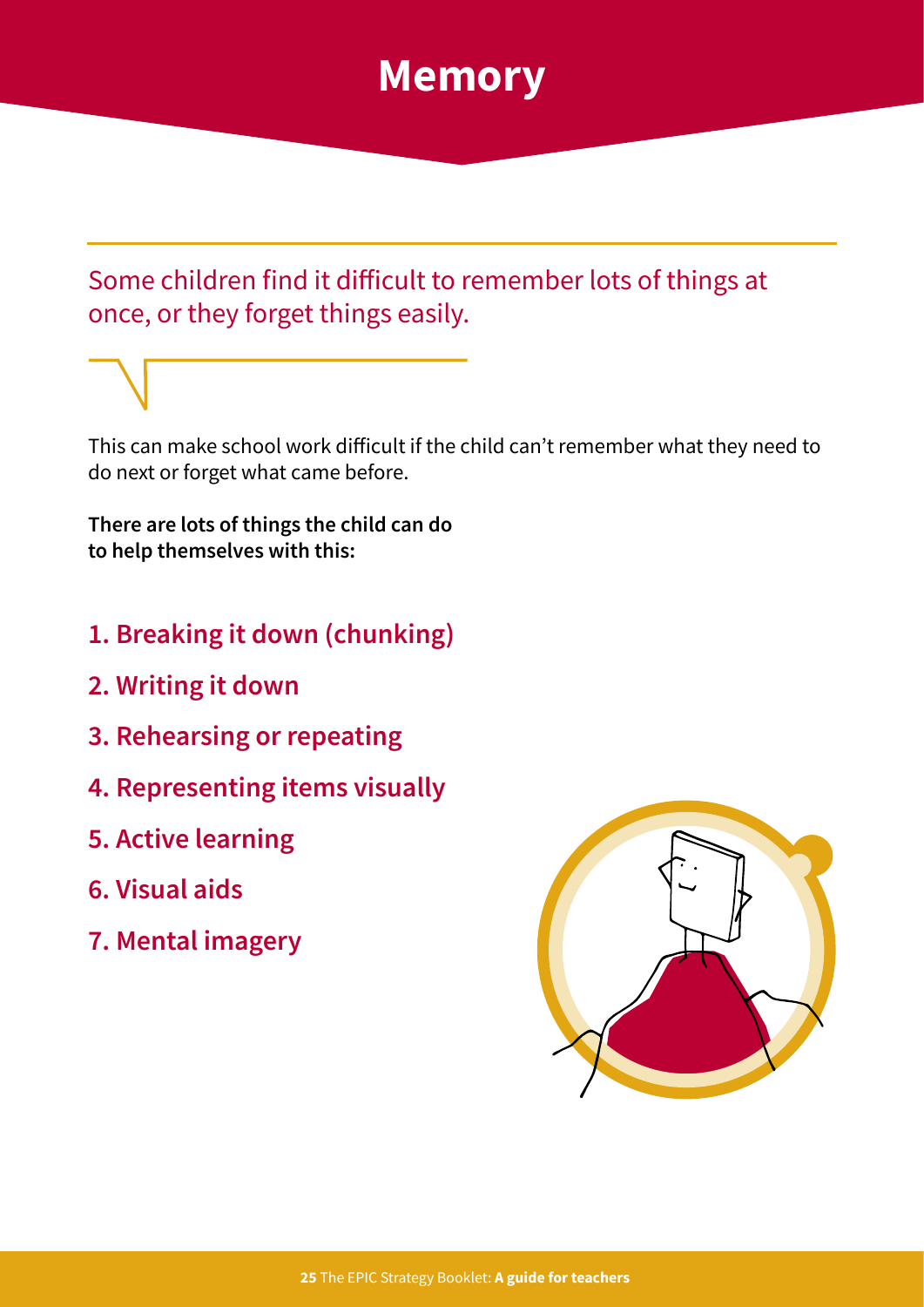### **Memory**

# 1. Chunking (breaking it down)

Chunking is breaking down or grouping information to make it easier to manage.

Chunking allows the child to take smaller bits of information and put them together to make more meaningful and memorable wholes. Take bigger bits of information and break them down into easier to manage pieces.

Chunking can be used generally to help the child organise themselves such as when following instructions. Chunking can also be used when doing reading and number work.

#### **Example: Following Instructions**

If a child finds it hard to remember or process instructions for a task, they can chunk it.

If the instructions are in one block of text, try chunking it into steps.

- 1. First do this…
- 2. Next do this…
- 3. Then finally do this.

Tackle each part one step at a time.

### **Example: Reading**

Ask the child to find all the 'th' words or the 'ing' words on a page when reading so they learn to group or chunk as a way of remembering (as well as practising phonics).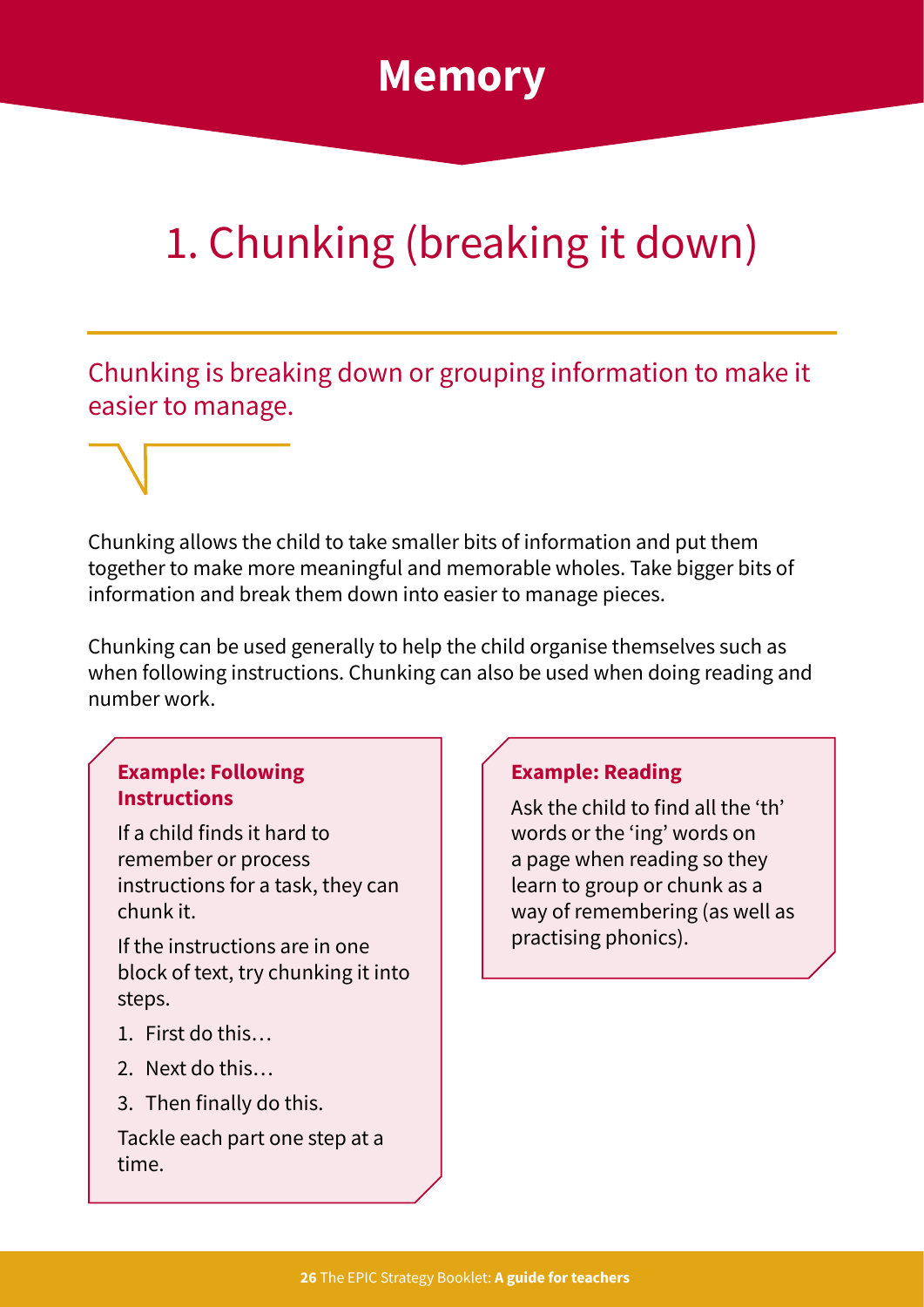

# 2. Writing it down

If a child finds it difficult to remember things, encourage them to write it down.

A mini-whiteboard, personal folder, or notebook can be very useful for a child with memory difficulties. When doing a task they can write the steps down and keep looking back to remind themselves what they are doing.

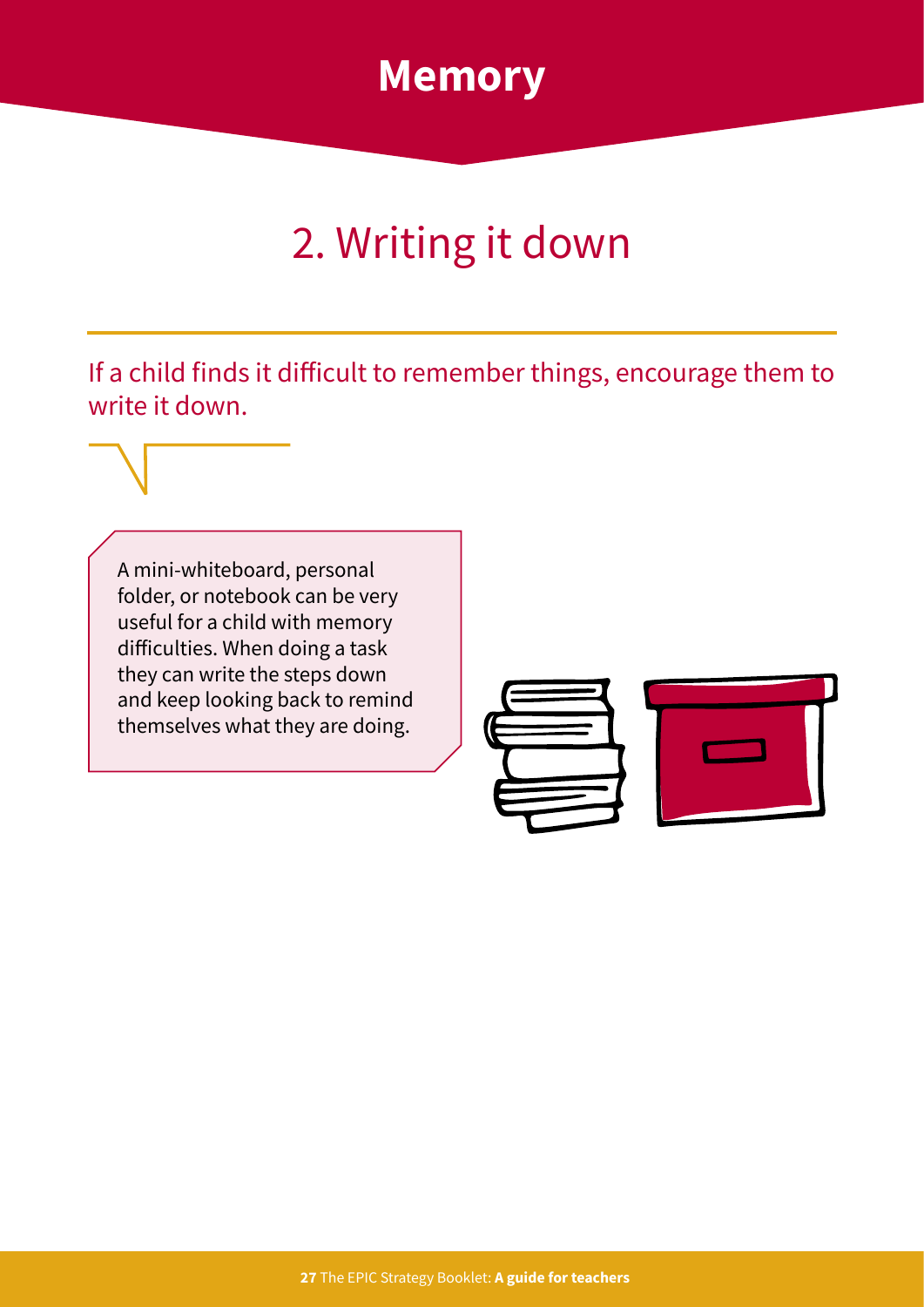

## 3. Rehearsing or repeating

Rehearsal is a simple memory strategy that involves repeating information in order to get the information processed and stored as a memory.

There are lots of different ways the child can use rehearsal to help in school. It is important the child understands they may need to repeat instructions in their head in scenarios where their peers may not.

#### **Playing memory rehearsal games.**

Playing games that use rehearsal can help a child to practise rehearsal, such as the shopping list game or the tea towel game. See page **37** and **40** for more examples.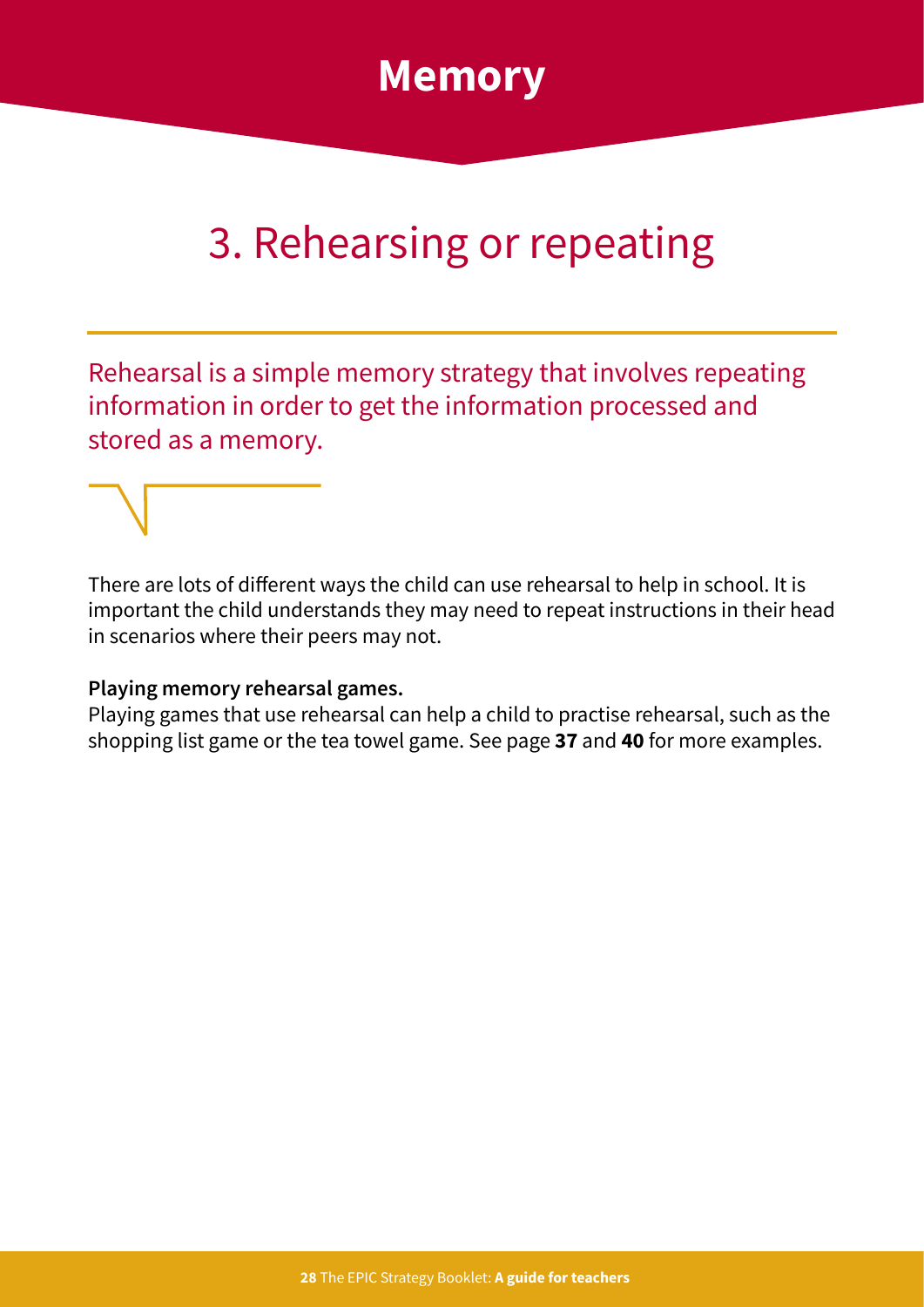

## 4. Representing items visually (using manipulatives)

If a child finds it difficult to remember things, think about whether visually representing items could be useful.

Examples include using toy figures or lego for number work. Items that are personally of interest to the child may be especially effective to use. Personalisation can help motivate the child to participate.

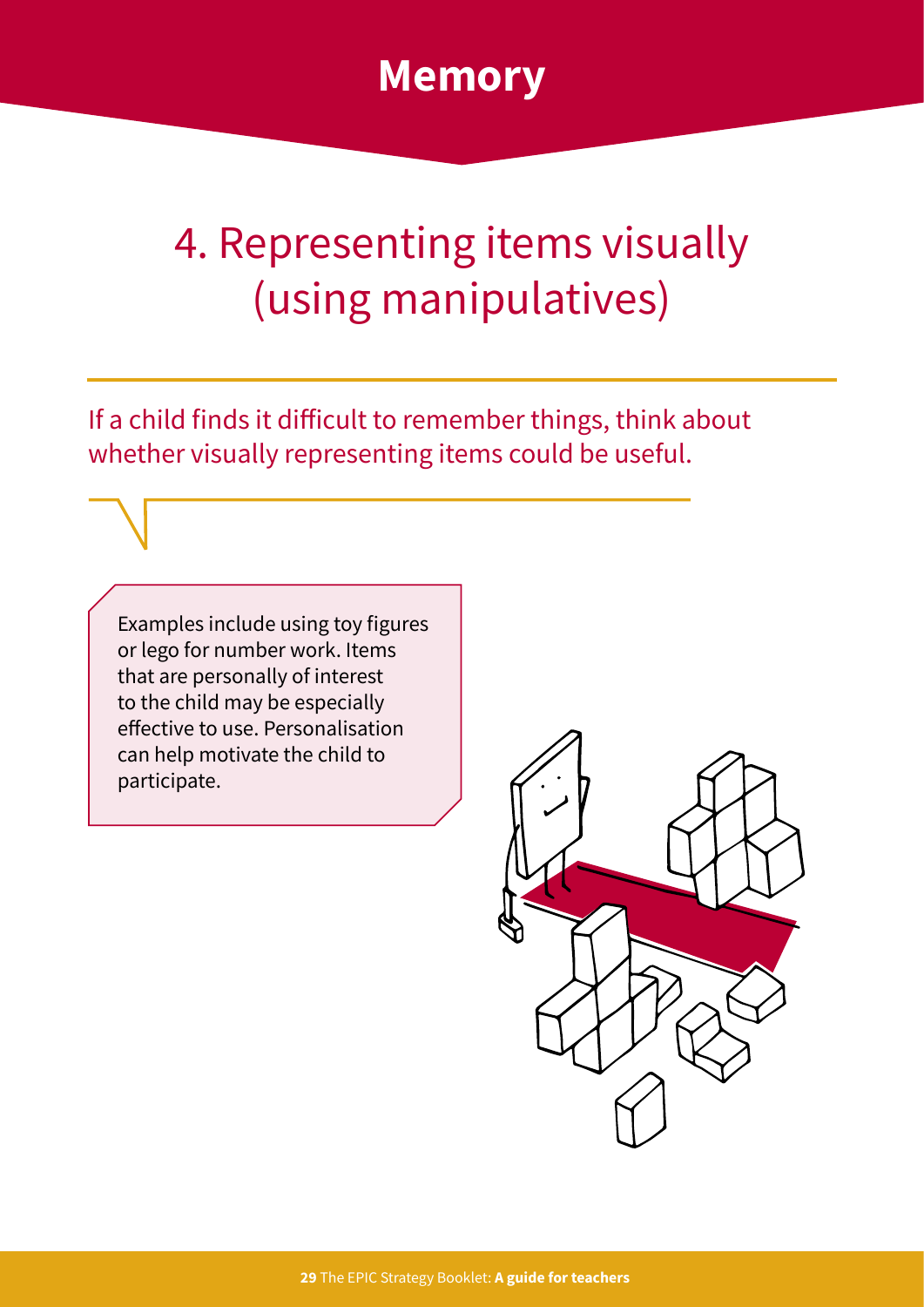

# 5. Active learning

Teachers encourage all children to be an active participant in their learning.

Active learning may be **especially** useful for children with memory difficulties. See page **35** for other examples of active learning such as rainbow writing, step writing, singing activity ideas, and using visual aids.

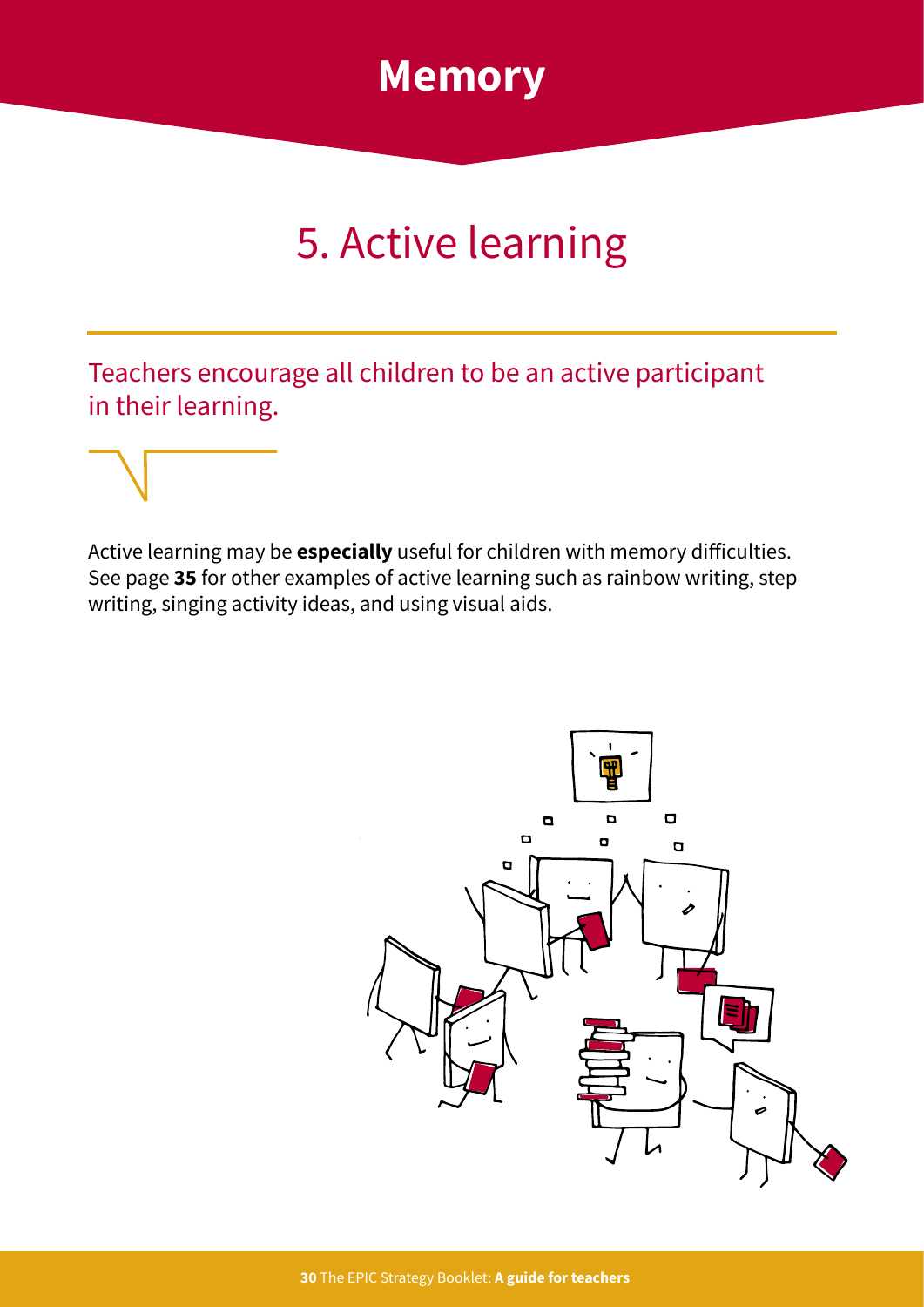

## 6. Using Visual Reminders

If a child finds it difficult to remember things think about whether a visually aid such as a mini white board, diary or iPad could be useful.

Encouraging the child to have a visual reminder of steps in a task or the different parts of an instruction is a good life skill.

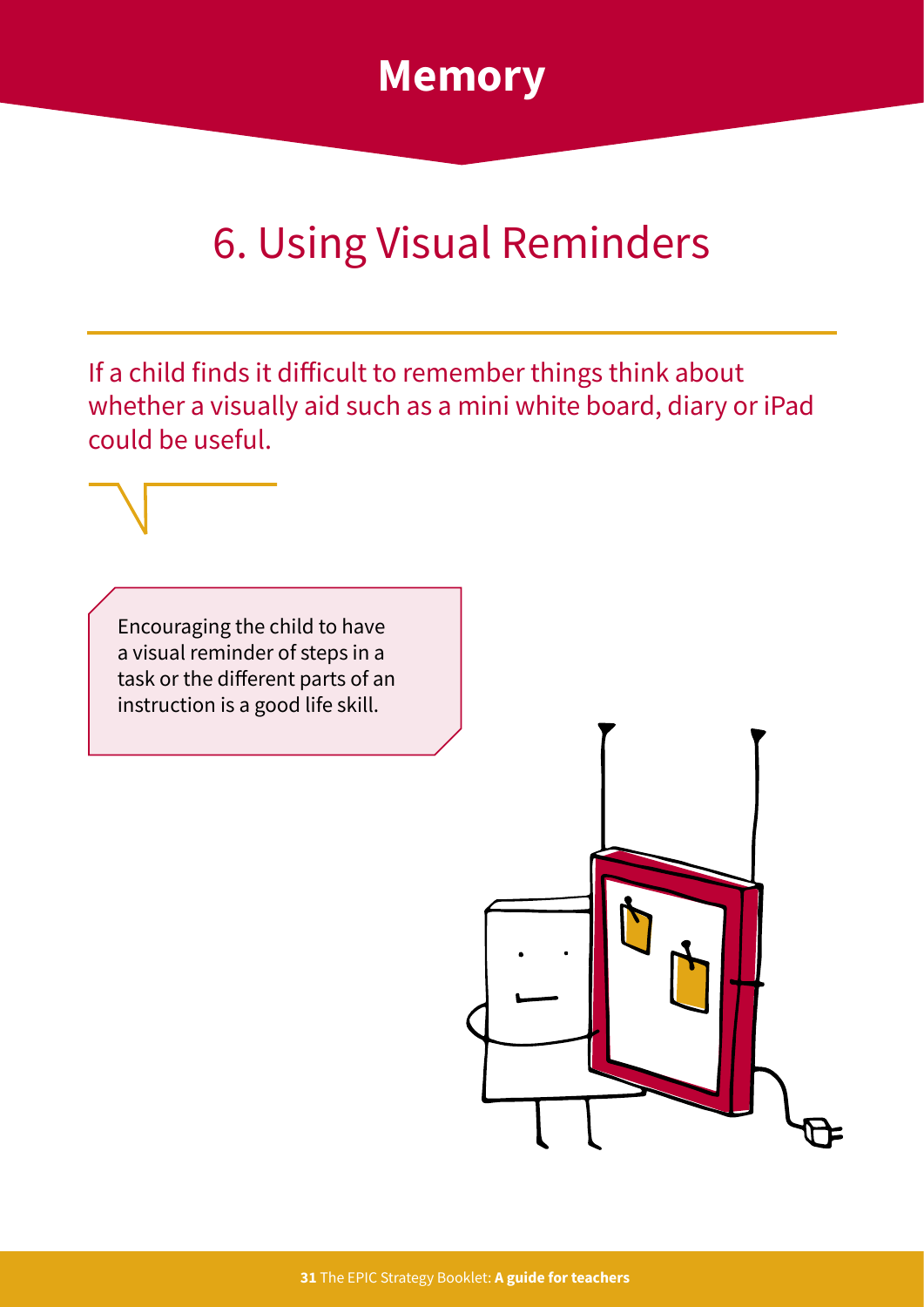

## 7. Mental imagery

Creating a mental image in your mind to remember an item or a set of items is known to help memory.

An example is remembering lines in a poem or a nativity song. Encourage the child to picture any items in the text in their mind – the more dramatic images they create the better.

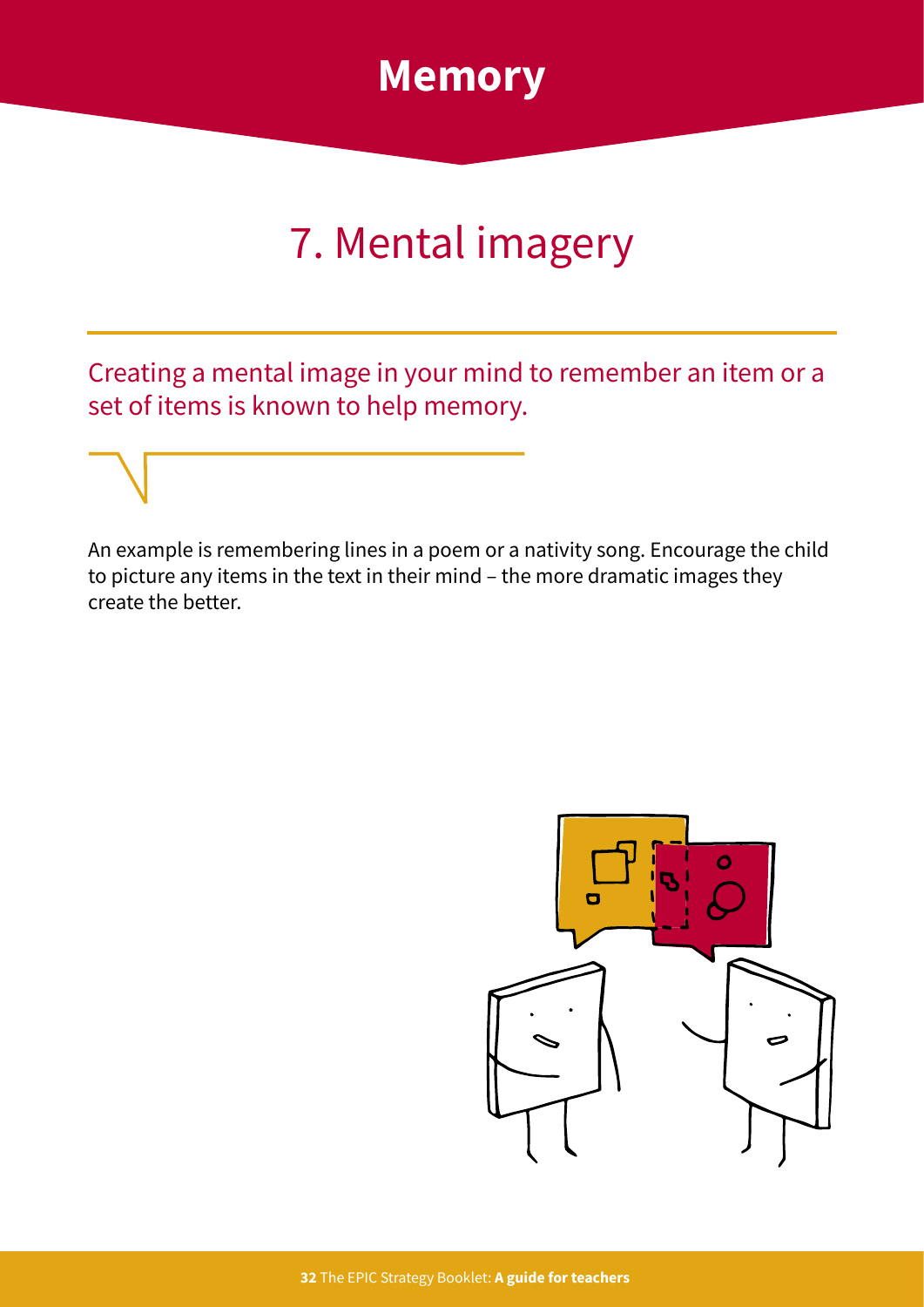### **Emotions**

#### <span id="page-32-0"></span>**Reactions to the environment**

It is important to be aware and to try to understand why sometimes a child wants to leave the classroom, not stay seated, or to talk out of turn (sometimes referred to as challenging behaviours). For example, sensory overload or needing a movement break can cause feelings of distress. Recognising and reducing (or removing) triggers can support a child's wellbeing.

#### **Monitoring responses**

Some children are able to stop and think when they get upset and before they act. Others find it difficult to stop and think.

#### **Using the car and brakes analogy**

You can explain that everyone gets angry, sad, or overwhelmed from time to time. The analogy of a person being like a car can be used to help the child understand this.

Encourage the child to think of some children having good working brakes that allow them to stop and think when they get angry, before they act. Other children's brakes don't work so well, they might not let them stop at all. What we need to do is work on improving our brakes which involves developing internal (thinking) and external strategies to help this, when our internal ones don't allow us to stop and think.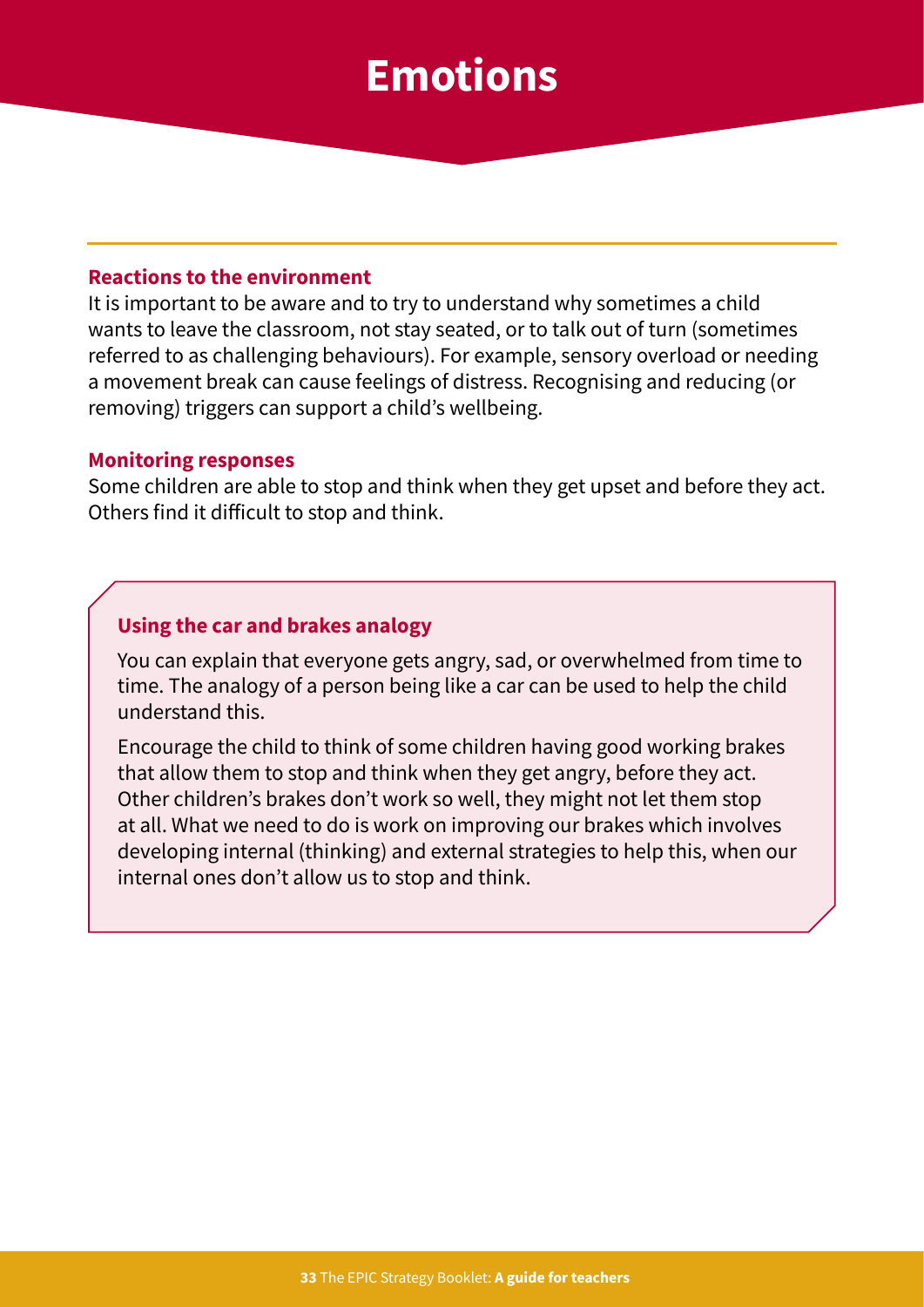### **Emotions**

## Supporting emotional well-being

#### **Supporting self-reflection**

The child can be encouraged to use techniques that effectively pause their responses and allows them to stop and think. This gives them time to reflect on what is going on around, how they are feeling, and how they are responding. These techniques can help lead to identifying the next strategy to use e.g. doing the body scan. They can be used throughout the day.

Also, when the child is upset, these techniques can be calming and relaxing.

#### **Examples of these strategies are:**

- 1. Body scan (described on page **11**)
- 2. Breathing (page **43**)
- 3. Visualisation (thinking of a calm situation)
- 4. Stretching/yoga poses/tensing and relaxing muscles
- 5. Grounding technique (page **43**)

#### **Other examples of calming items and toys:**

Fidget toys, stress ball (e.g. squishy), listening to music (if school has resource/capacity), using ear defenders and glitter bottle (they can shake when angry, but also watch glitter falling to calm down).

#### **Supporting well-being**

Examples of strategies for supporting a child to process their emotions and reframe their thoughts are on page **42**.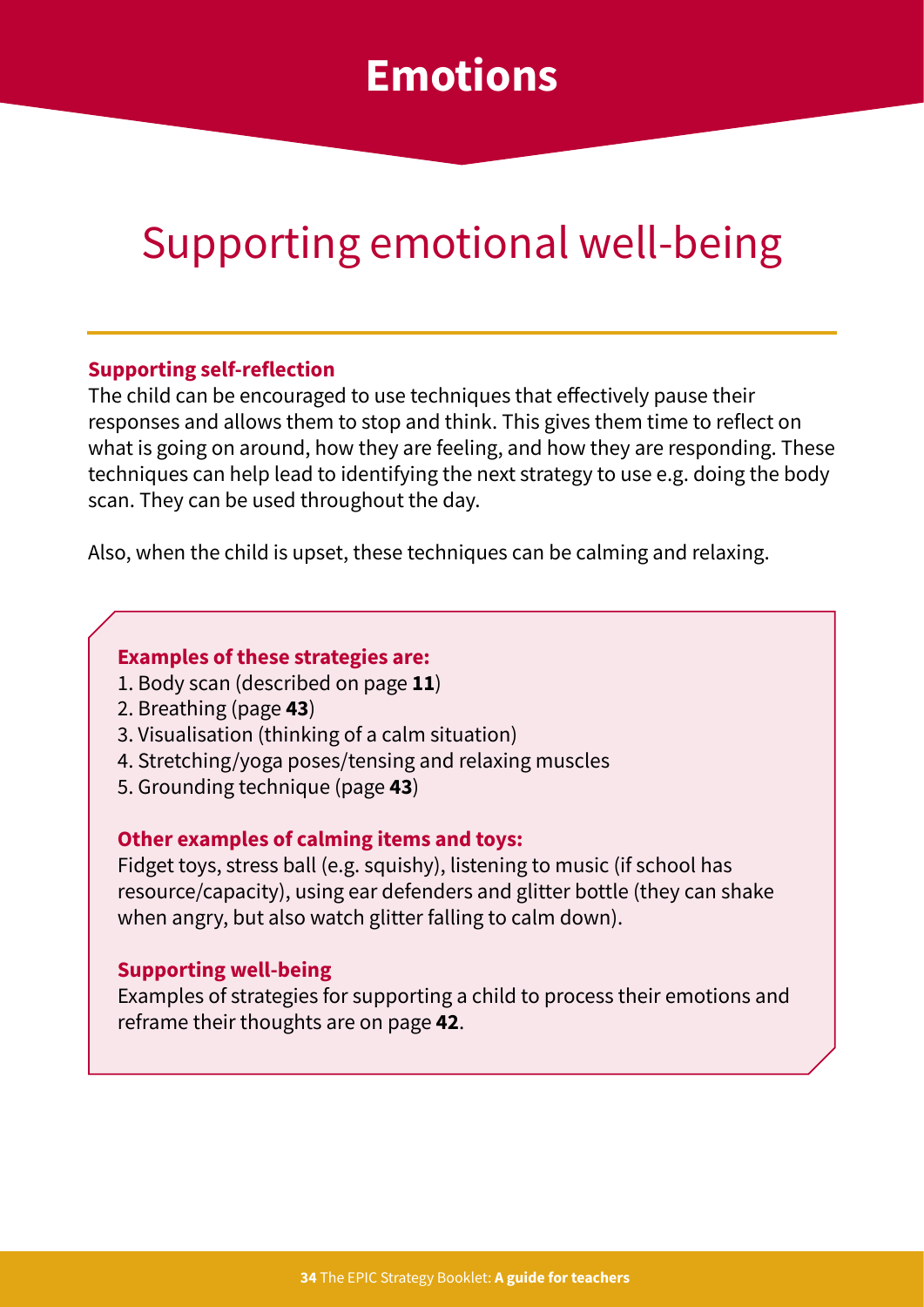## <span id="page-34-0"></span>Active learning examples

- Use lego pieces to remember number bonds put the answer on one brick (e.g. 10) and two bricks underneath with smaller numbers (e.g. 4 and 6).
- Rainbow writing (each letter in a different colour), stepped letters (e.g. s, sh, sho, shoe) and bubble writing for reading and spelling words.
- Use strategies for spelling that encourages the child to chunk information e.g. Big Elephants Can Always Understand Small Elephants. The first letter of each word spells BECAUSE. Or they can sing the song Mrs D, Mrs I, Mrs FFI, Mrs C, Mrs U, Mrs LTY for DIFFICULTY.
- Use visual resources e.g. lego or toy figures to represent numbers for times tables and division personalised to the child's interests.
- Items can also be visually represented using a mini whiteboard, notebook, play clock for time, purse of money for money work.
- Do singing activities for numbers and letters (e.g. Geraldine Giraffe YouTube).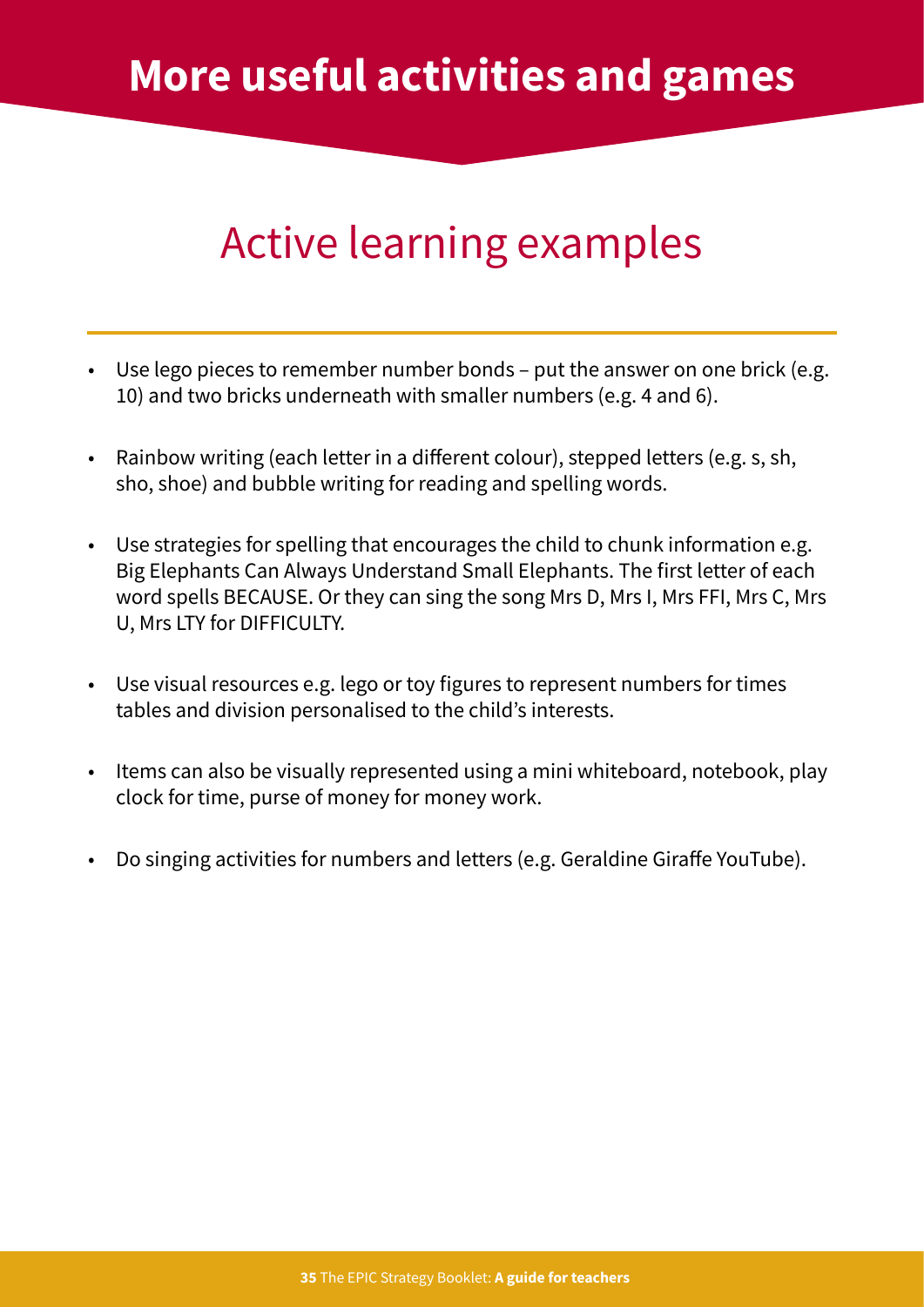### **More useful activities and games**

## Planning, thinking flexibly, inhibition, and strategy use

#### **Snakes and Ladders – Switching the Rules**

Play snakes and ladders as you normally would. After a while, **switch up the rules** so that you go down ladders and up snakes. If they make a mistake, use it to talk about how it can be difficult to think about something from **a different perspective** when you are used to one perspective

This game can be used to support counting and adding abilities, as well as changing the rules to encourage thinking flexibly

Use two dice and encourage them to add these up themselves before they make their move. Comment on the different pairings (e.g. five and five, that makes ten – but six and four also makes ten)

#### **Noughts & Crosses / Connect 4 – Planning and Switching the Rules**

Noughts & Crosses (aka Tic-Tac-Toe) and Connect 4 are fun games you can play to help your child practise planning and talk about planning

When playing with them, tell them out loud what your strategy is for winning and encourage them to do the same **to promote strategy use**.

Ask them where they think you might place your next counter **to promote planning**.

Half-way through ask them to switch colour counters with you. Chat through with them the difficulties around switching rules during a task.

Remember to play a few games without doing this as well to **keep it fun**!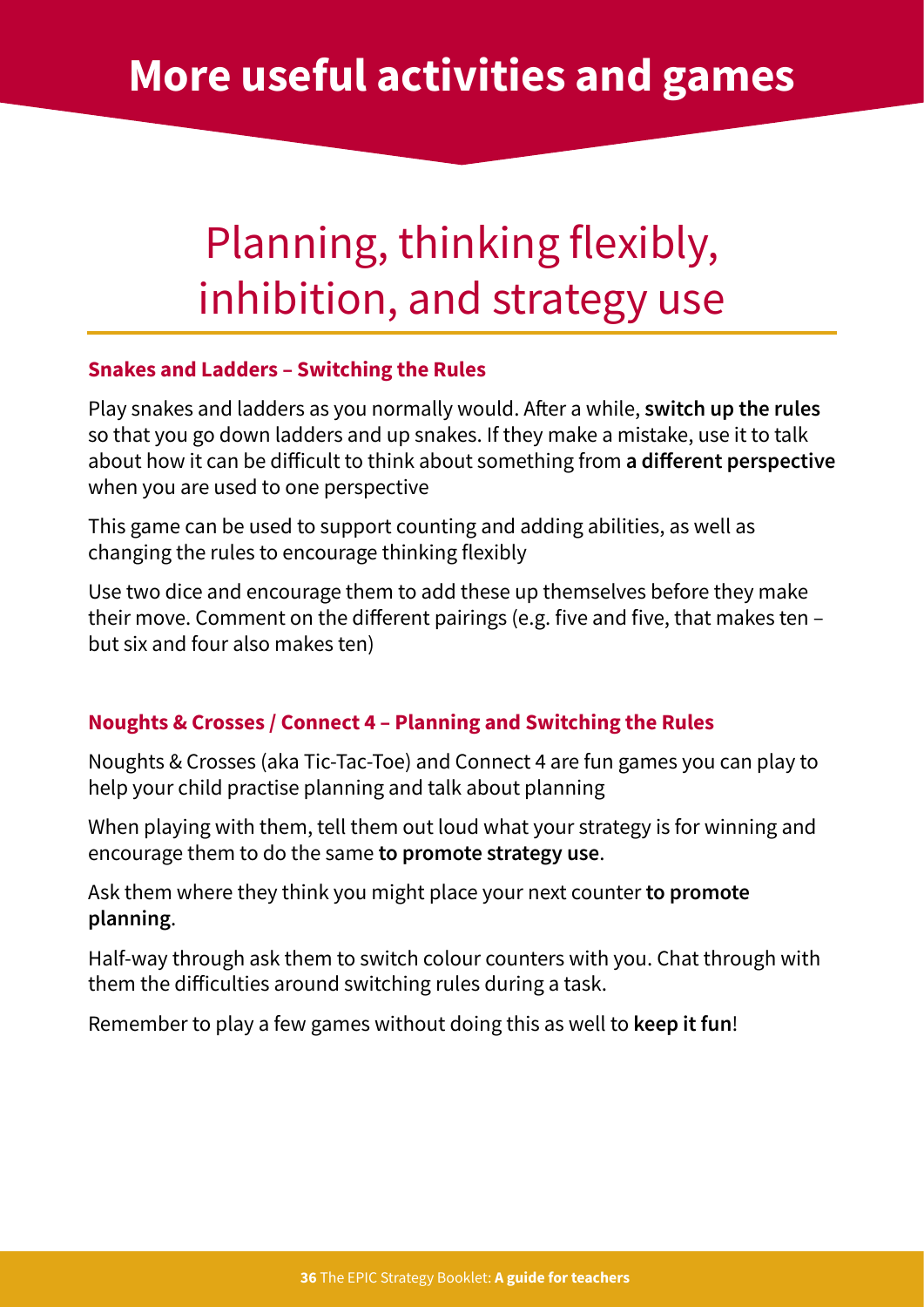## Memory games

#### **Tea Towel Memory Game**

Place a few items on the table and give the child 20 seconds to remember them, then cover them over with a tea towel.

Ask them to list the items that were there.

Increase the number of items to increase difficulty and demonstrate that we can only remember a few things at once.

Encourage the child to use a strategy to remember the items, for example:

Group them together in meaningful chunks (e.g. by colour, item type).

Make up a story to describe all of the items (e.g. the car drove to McDonalds and bought a burger with some money).

#### **Post-its**

For children with learning difficulties, repeating information in different contexts helps them learn. For example, having post-its up around at home with spellings means the child is learning in two contexts. You can encourage the child and parent to use post-its to do this.

### **The Shopping List Game**

One person starts and says **"I went to the shops and I bought…"** and adds an item to the list. Let's say they chose **"apple"**. The next person says **"I went to the shops and I bought an apple…"** and adds a new item to the list.

Most people can only remember 5 or 6 at a time!

Playing games that use rehearsal can help a child to practise this skill.

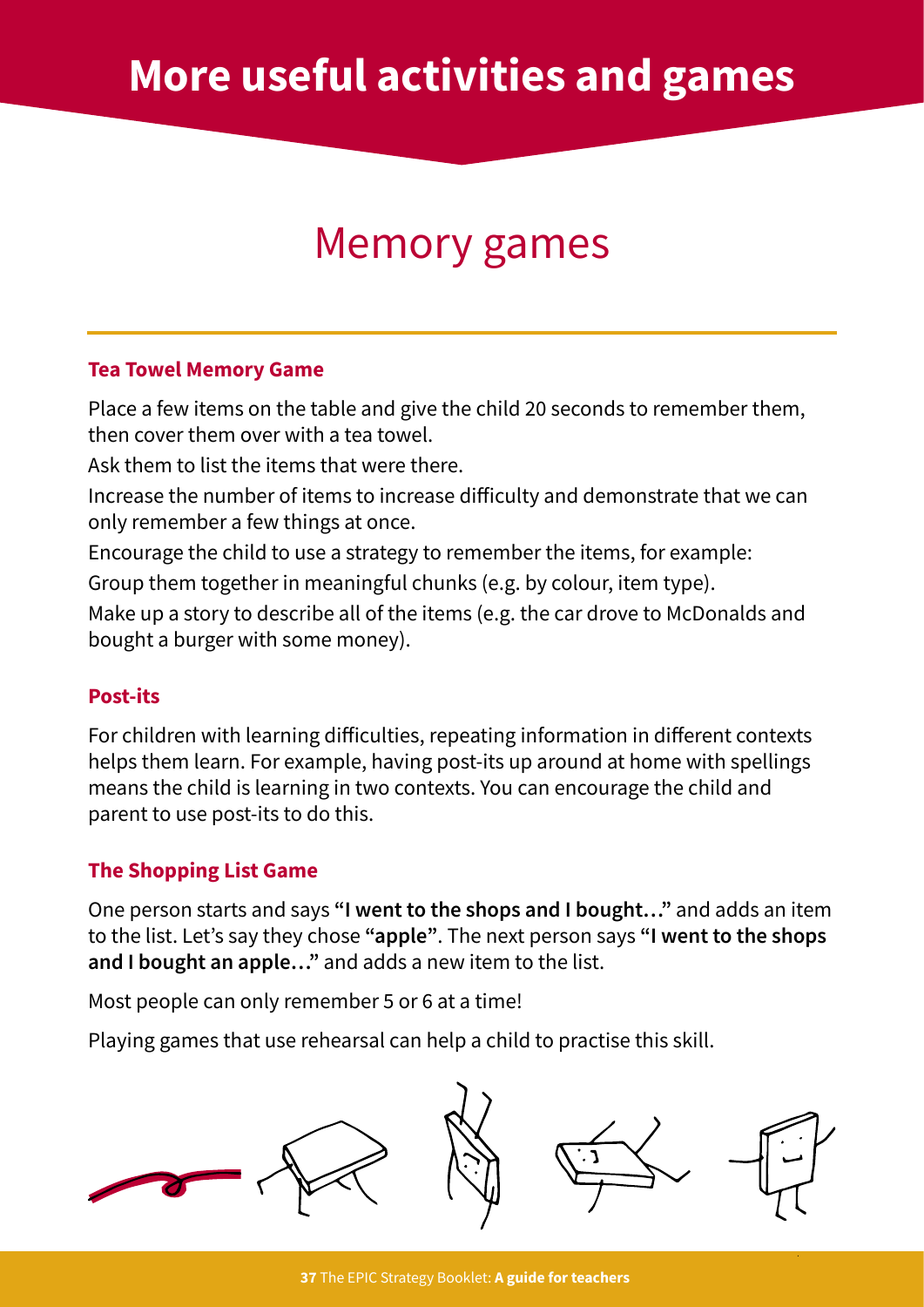## **More useful activities and games**

## Practice planning

#### **Activities with instructions:**

This activity is suitable for any task that needs instructions, Examples include: baking recipes, Lego building, crafting

#### **Before you start, encourage the child to check:**

- What the end goal is (i.e. what are they making?)
- What they need before they can start (e.g. ingredients, equipment)
- Take the instructions step by step, covering up every step except the current one if needed. This will help them to ignore information that is currently irrelevant

#### **Book Review**

Reading a book in the context of conducting a book review is a great way to help the child practise recalling information and organising and using it flexibly.

> All of these skills are important for planning. These activities will help the child to think about planning in other contexts.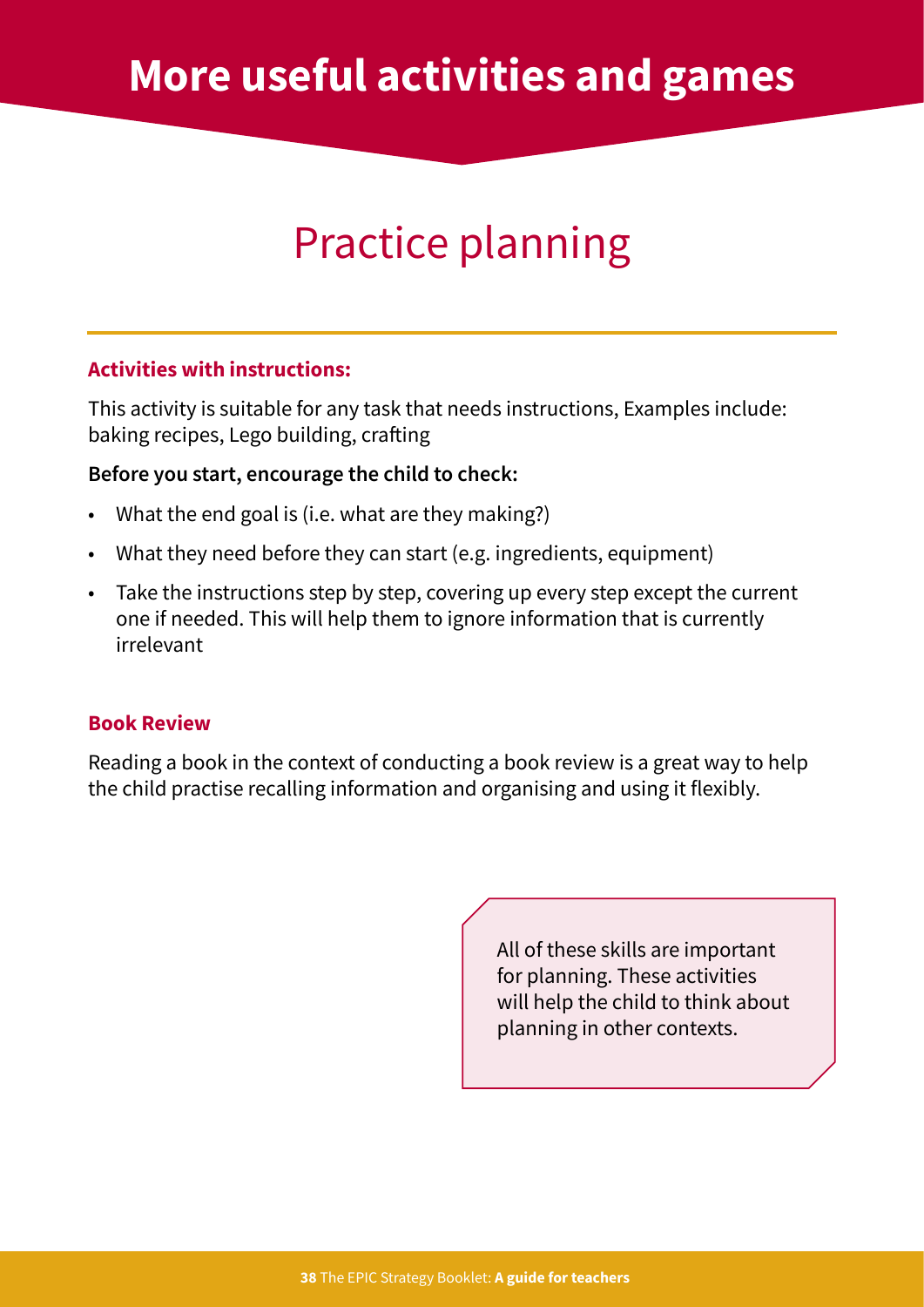### **More useful activities and games**

## Practising inhibition control

#### **Practising inhibiting an automatic response with 'Simon Says'**

The popular 'Simon Says' game can be used to model and practise the ability to stop what the child may experience as an automatic response.

In 'Simon Says' the child/children are only to respond with an action instructed by the teacher if the instruction starts with 'Simon Says'. If the instruction is made without 'Simon Says' they do not follow the instruction.

When playing the game talk through the difficulties there are in paying attention to the instruction e.g. 'put your hands in the air' and responding quickly to that instruction while also paying attention to whether the instruction was preceded with 'Simon Says'.

Practise the game without encouraging a fast response at first so that the focus is on inhibiting the automatic response at all costs.

Speed up the game by encouraging fast responses perhaps putting children in teams and having a winning team for accuracy and speed. Talk through the difficulties there are at being accurate and fast and how this maps on to doing tasks in the classroom.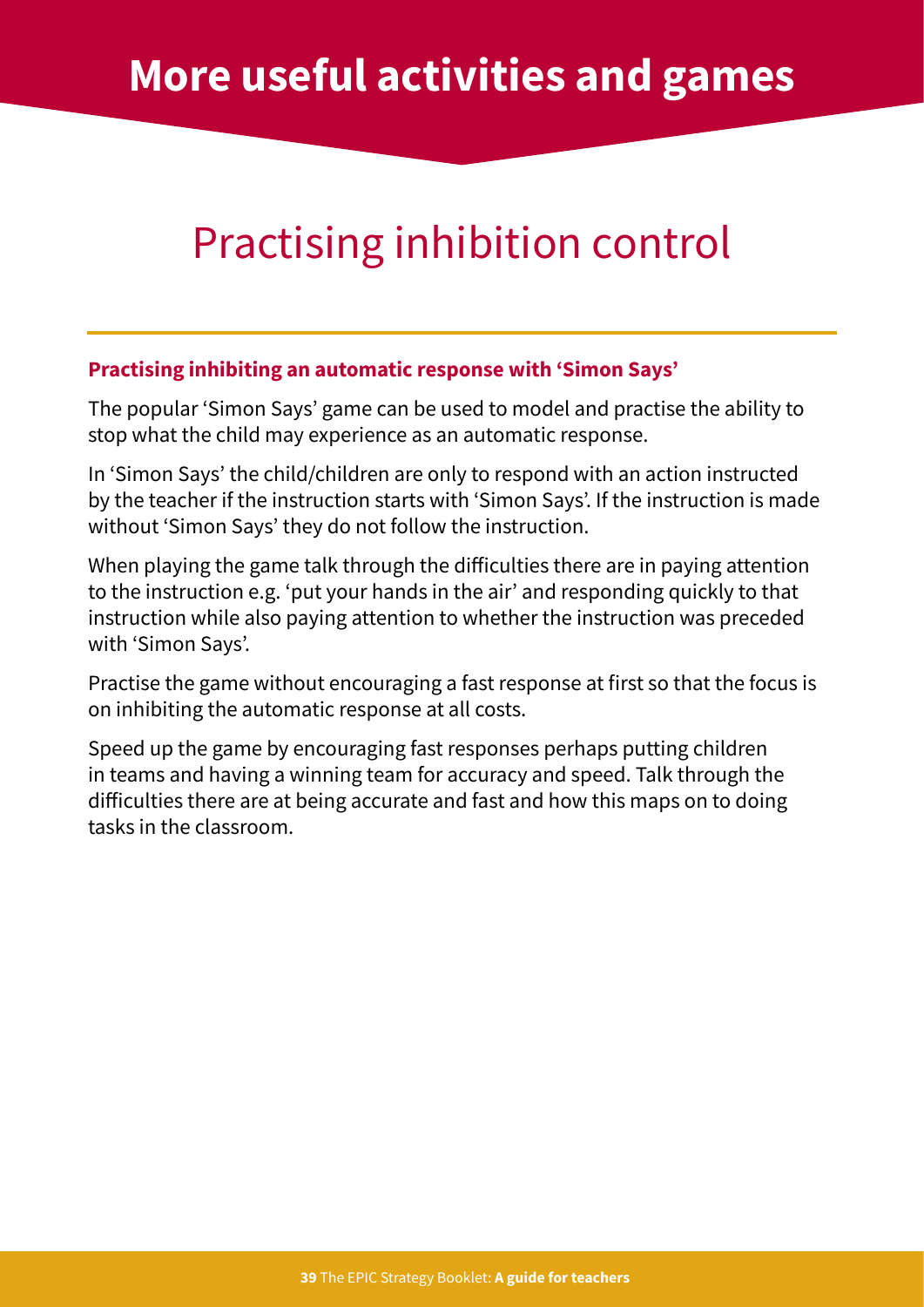## Practising remembering sequences

#### **Twister**

Lay out the Twister mat and give the child instructions one by one (e.g. right hand on blue, left hand on green)

Then ask them to start again but this time give them two or three actions in a row to remember before they are allowed to act them out

Talk to them about how we can only hold a certain number of things in memory at once and that it is important to take it one at a time.

They can try starting with a sequence they find easy to remember (e.g. two in a row) and then build up to three or four as they improve!

#### **Clapping sequences**

Make up a sequence of claps and practise it with the child/children. Once you know it well, reverse the sequence for added difficulty!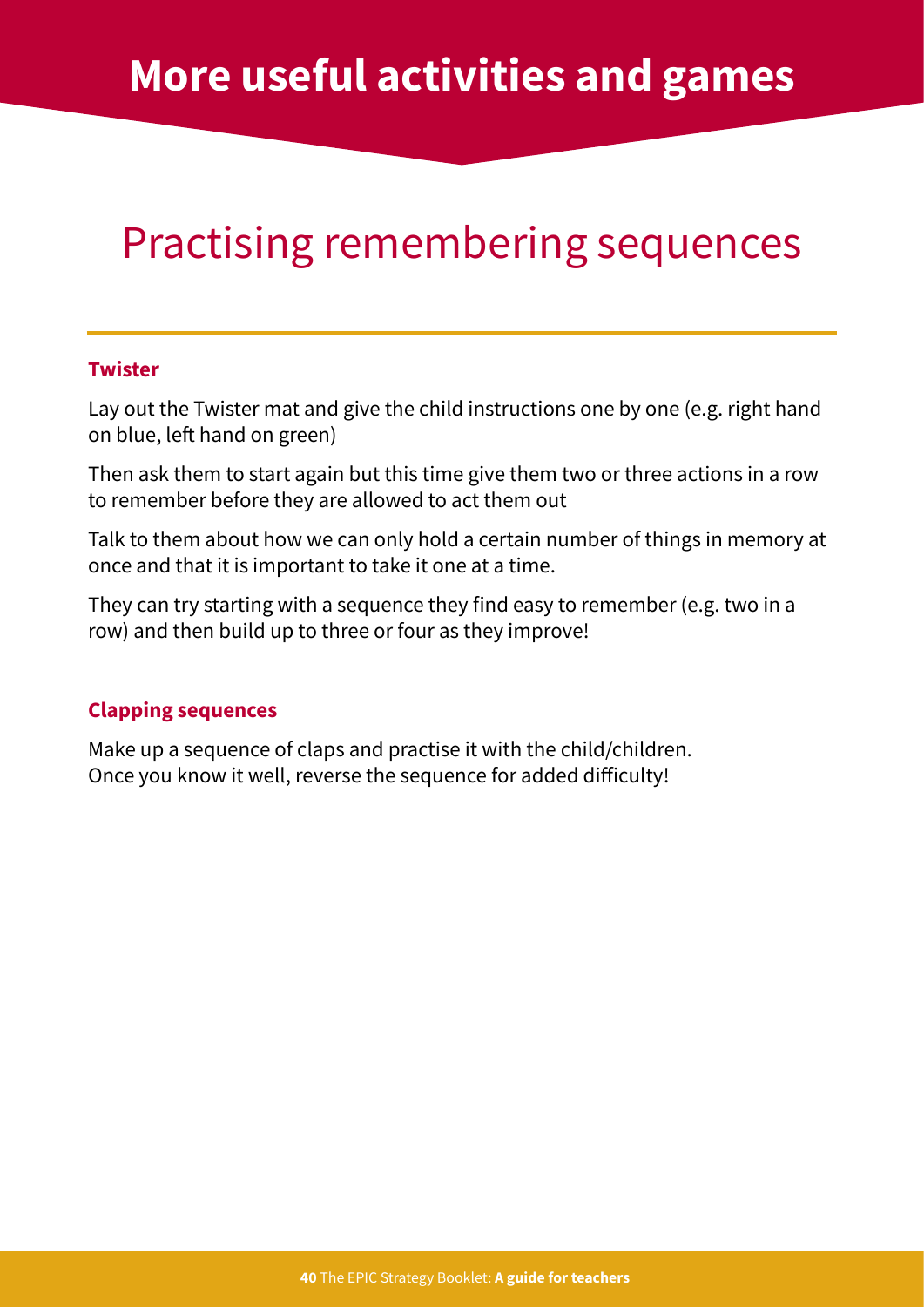## **Using dialogue**

## <span id="page-40-0"></span>Using dialogue to support psychoeducation

#### **We encourage the use of the strategies in this booklet with the adult adding dialogue to promote awareness and understanding of difficulties.**

#### **Here is an example of an adult talking to a child about remembering instructions.**

The adult could say:

"Do you notice remembering instructions is something you find hard?"

"How do you find remembering instructions?"

We would suggest avoiding using comparison language like "do you find this harder than your friends?"

The adult can validate the child's experience by saying, for example:

"That sounds tricky."

"Yes, remembering instructions is hard."

"Sometimes ADHD/DCD (or other relevant diagnosis) makes remembering instructions hard."

The adult can then explain there are strategies which can help by saying, for example:

"You know, there are things you can do to make it easier. You can repeat the instruction in your mind until you have written it in your diary."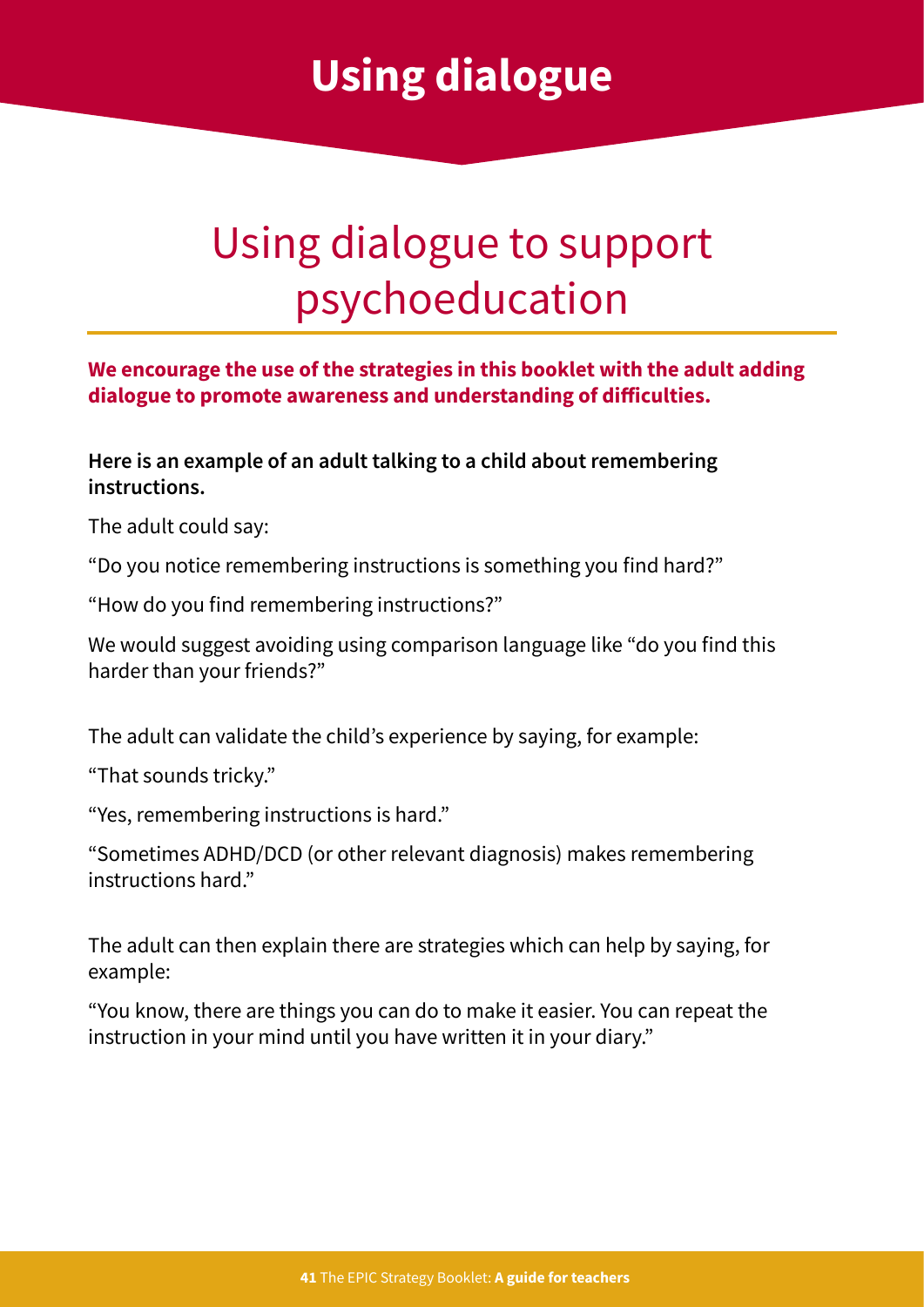#### <span id="page-41-0"></span>**Supporting balanced thinking**

The child can write down their negative thoughts. This activity allows the child to get the thoughts off their chest and feel heard. Then, the child and adult can write down some positive thoughts too.

#### **Encourage a child to express their emotion in another way**

The child can use colours to express emotions, like scribbling black for angry or drawing blue waves for happy. The adult can explain to the child that it is okay to experience a range of emotions, e.g. feeling scared, angry, or sad. The activity can help them express these feelings.

#### **Using a worry monster**

The child can write down or draw their worries and then pop it in the monster's mouth. This helps the child get it off their chest and process what is worrying them.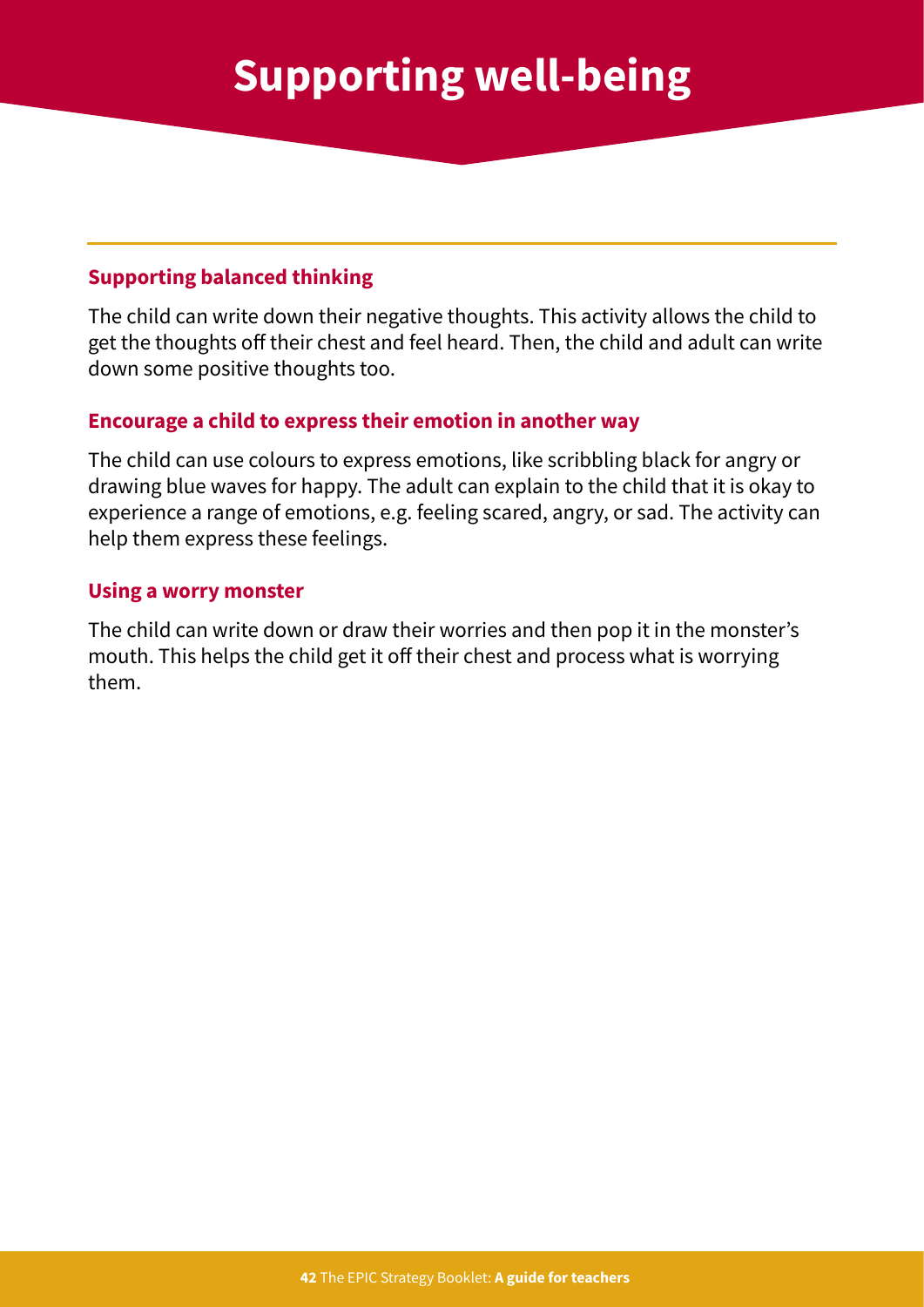## **Supporting well-being**

#### **Grounding Technique**

Encouraging the child to focus on sensory experiences and their surroundings helps them process how they feel and helps with relaxation.



### **5 Things you can see**

**4 Things you can feel**

**3 Things you can hear**

**2 Things you can smell**

**1 Good thing about yourself**

#### **Flower breathing**

Encouraging the child to use a visual aid to do deep breathing can help them focus